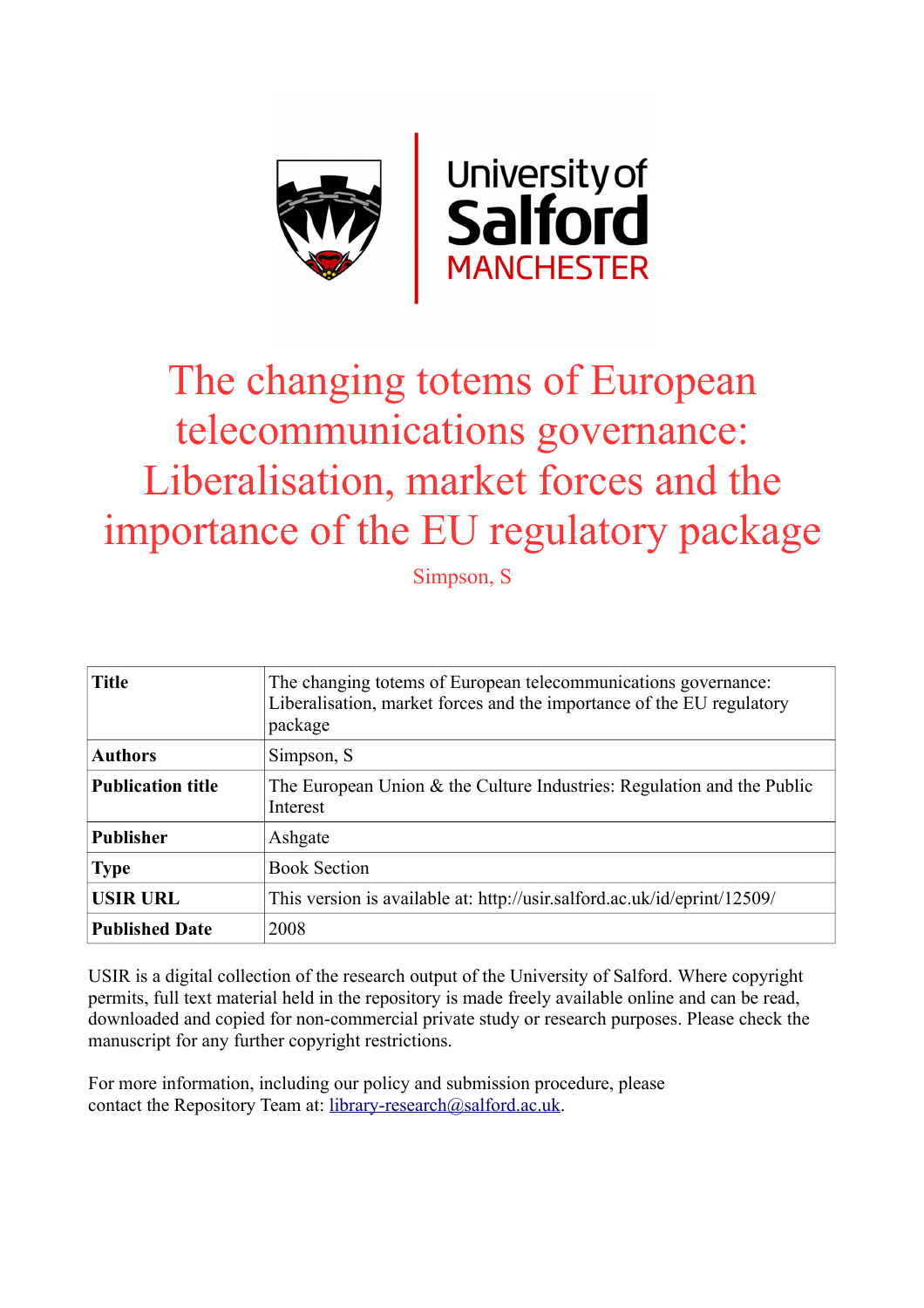## THE CHANGING TOTEMS OF EUROPEAN TELECOMMUNICATIONS GOVERNACE: LIBERALISATION, MARKET FORCES AND THE IMPORTANCE OF THE EU REGULATORY PACKAGE

*Draft*

Seamus Simpson

#### INTRODUCTION

Since the late 1970s, the telecommunications sector in Europe has undergone nothing short of radical and wholesale transformation in terms of its technologies, goods, services, and market types. Through a complex evolutionary process the long-established twin 'totemic' characteristics of state ownership and public service around which the sector was built and functioned have been replaced by those of liberalisation and efficient market functioning. The sector also underwent a process of internationalisation in terms of the outlook and strategies of its key commercial protagonists in each of Europe's historically highly national-centric and foreclosed markets, as well as in the key area of the sector's governance. An outstanding feature in the ensuing political-economic milieu of change has been the emergence and growth of the EU as a prominent policy actor in the telecommunications field.

Drawing on the core theme of this volume – the role of the EU in regulation and the public interest in the communications industries – this chapter explores and evaluates the increasingly prominent role which the EU has played in the telecommunications sector in Europe over more than 25 years. Telecommunications provides a case of extensive and well-developed EU policy activities in the communications – it is arguably the most 'EUised' of the culture industries examined in this volume. It asks and seeks to answers to two questions.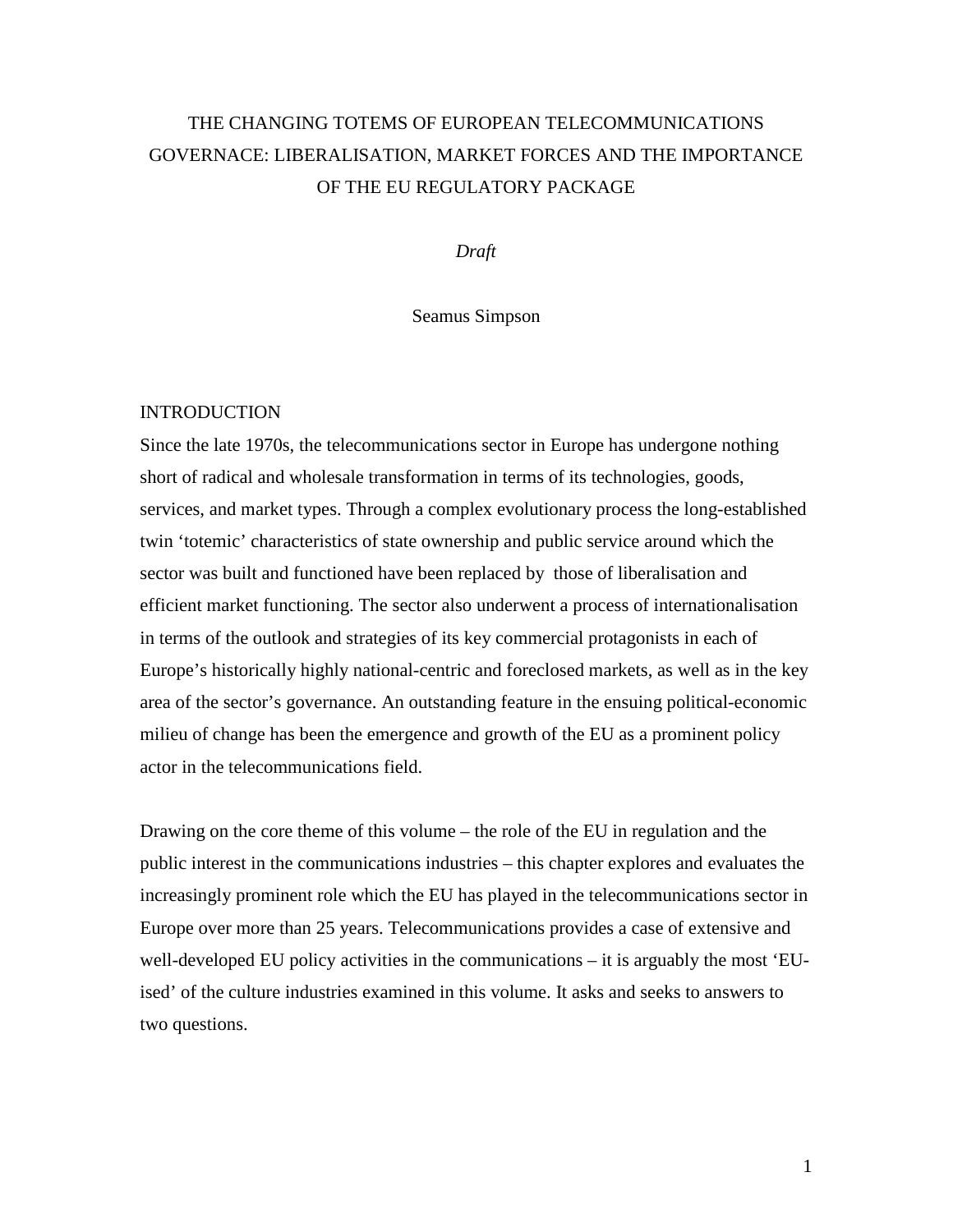First, why has the EU assumed such significance in telecommunications? In brief, the chapter argues that this can be explained by two core reasons which underpin a rich and complex picture of policy activity: the opportunities, on the one hand, and threats, on the other, perceived by EU Member states from economic internationalisation couched within the globalisation policy discourse; and the active role played by European Commission as the key EU-level institutional actor in the telecommunications policy arena. Second, how has EU telecommunications policy evolved over the period in question? The chapter explains this evolution as a still-ongoing process of shifting policy equilibria between national and EU levels in which a plethora national and European level governmental and private actors have played roles in the precise nature of the equilibrium point reached at core policy junctures explored in the chapter.

In undertaking its exploration and analysis in this way, the chapter illustrates how the role of public actors and public interest issues altered in telecommunications. The nation state, the historic key custodian and functionary in telecommunications, gradually – though not without controversy – ceded direct control of the ownership of the key parts of the sector which were in its hands to private interests and the market. It also transferred governance of an increasingly liberalised sector to independent regulatory authority at the national level and, very importantly – through agreeing a legislative package to harmonise and liberalise telecommunications markets – to the EU level. This has been delivered through an important developing regulatory relationship between the national and the EU institutional contexts which is explored in the chapter. The inexorable process of liberalisation through phased re-regulation inevitably impacted upon the definition and treatment of traditionally very strong public interest issues in telecommunications which have become shaped by and expressed through the discourse and practices of the market increasingly: public interest issues are now formulated and delivered in terms of consumer rights rather than the broader conceptualisation of public service.

The chapter is structured as follows: the next section provides a very brief overview of the traditional structure of, and justification for, the telecommunications sector in Europe. The section following this explores the evolution of EU telecommunications policy from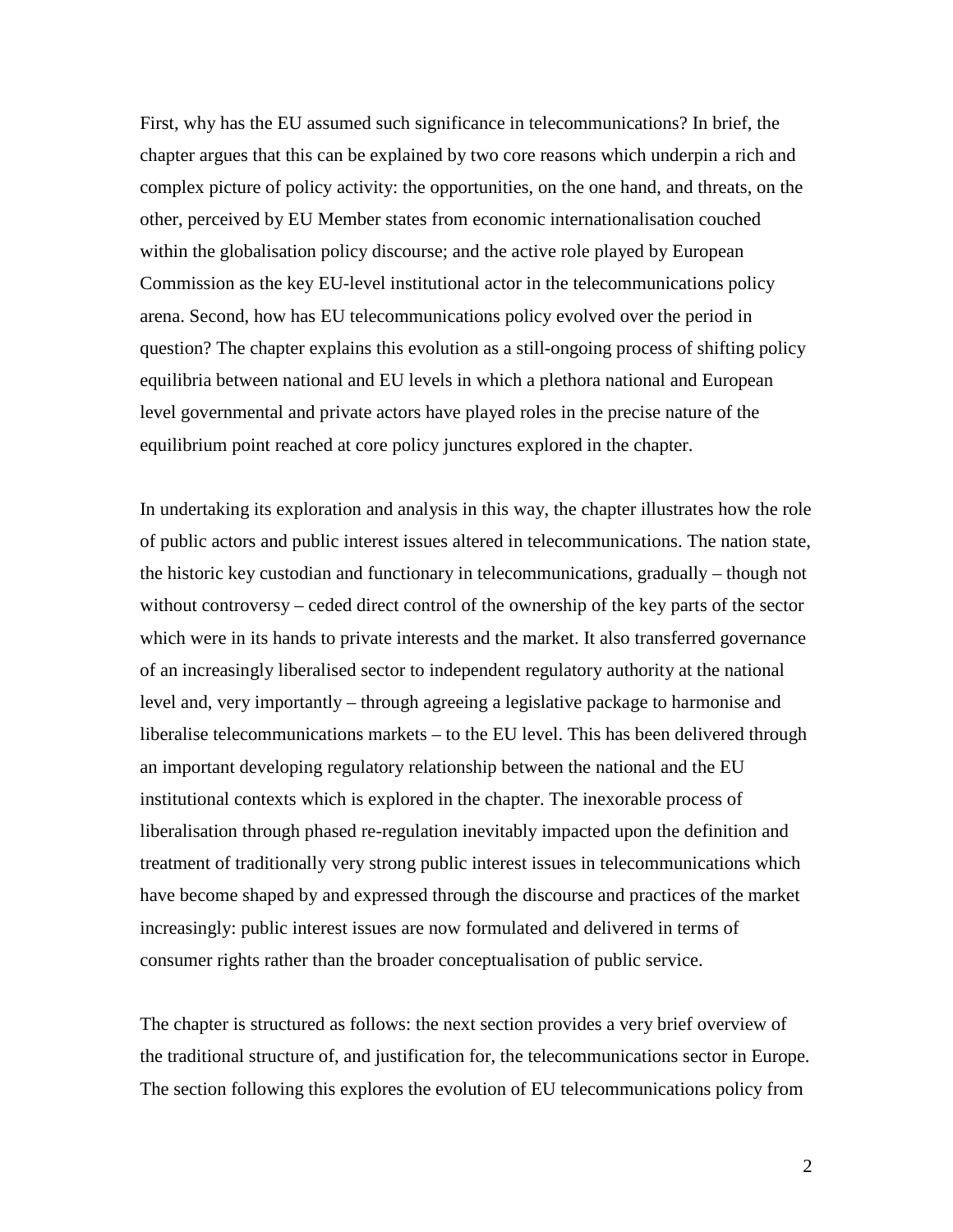the early legislative activity of the 1980s through to the agreement of a comprehensive liberalisation package by Member States in the early 1990s which entered into force in 1998. The chapter's third section explores the important period of refinement of the 1998 regulatory framework which the EU and its Member States undertook leading to agreement on what came to be known as the Electronic Communications Regulatory Framework (ECRF), agreed in 2002. The penultimate section of the chapter explores the current ongoing review of the EU telecommunications policy framework, which is likely to lead to the next stage of policy equilibrium, making in the process some tentative predictions about its likely shape and significance. Finally, the chapter offers some conclusions on the importance of the EU in shaping regulation and public interest issues in telecommunications.

## REGULATION AND THE PUBLIC INTEREST IN EUROPEAN TELECOMMUNICATIONS – THE 'TRADITIONAL' POSITION

Historically, telecommunications was a sector with which the EU had little or no engagement. This was due to the striking nation state centricity and nationally inwardlooking nature of the sector, ironic given the potential of communications technologies and services to allow the world to become a 'smaller place'. In fact, the internationality of the sector in organisational terms was inherently intergovernmental in the shape of a minimal series of interface technical and commercial agreements detailing arrangements for the carriage of international telecommunications traffic worked out and administered at the European level in the European Conference of Postal, Telegraph and Telephone administrations (CEPT) and globally within the International Telecommunication Union (ITU).

Within what came eventually to comprise the EU's Member States, the governance of telecommunications was the embodiment of the traditional corporate state (Cerny 1996). Here, telecommunications service provision was entirely absent of market forces, a government owned administration being responsible for telecoms and postal services (the Postal, Telephone and Telegraph Administration). The justification for this sectoral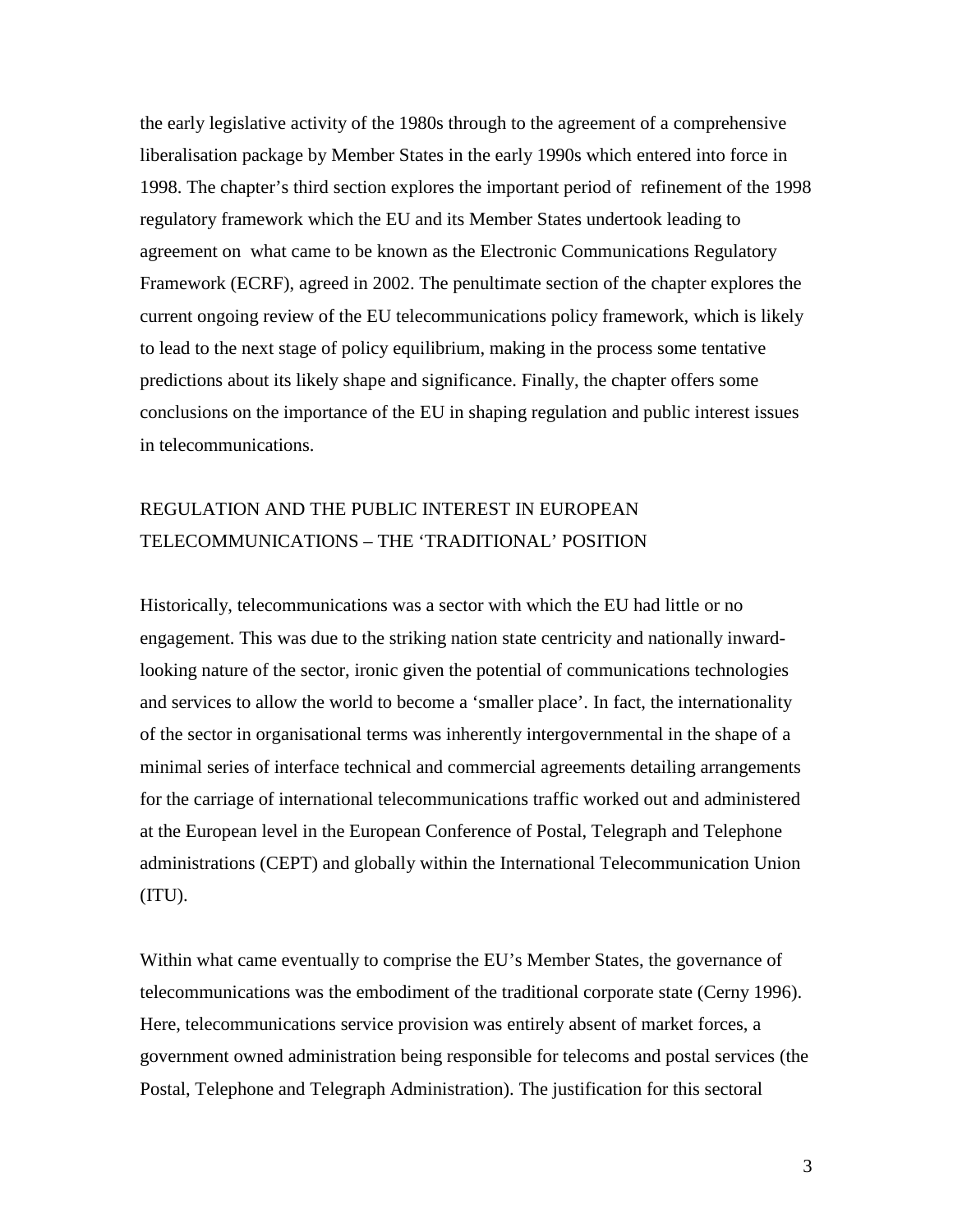structure was a conjunction of utility economics and public service provision. In respect of the former, the telecommunications service market – consisting essentially of fixed line voice telephony – was deemed to be an uncontestable natural monopoly (reference) due in the main to the prohibitive market entry costs from investment in a telecommunications infrastructure. In respect of the latter, it was argued that universal access to a basic telecommunications service at a uniform price was effectively a social right for citizens to be pursued as a goal of public policy by the corporate state well accustomed to interventions of this kind in a number of Europe's industrial sectors, not least those of the utilities (energy and telecommunications, principally). Taken together, it was contended that the state-owned and regulated natural monopoly PTT would be able, through cross-subsidisation achieved through tariff re-balancing, to undertake a program of network roll-out which would ensure eventually that every citizen wishing it would be able to access affordable and reliable telecommunications services (ref).

This stable system went largely, though not completely, unchallenged across Europe for most of the  $20<sup>th</sup>$  century. However, as has been thoroughly documented elsewhere development in telecommunications technologies, not least of which was the digitalisation of communications, provided the potential for new market and service possibilities undermining and calling into question the status quo. In particular, innovations which allowed computer terminals to be attached and to communicate with each other in conjunction with human users across telecommunications network created a series of new service possibilities yielding three kinds of pressure for change in the organisation of telecommunication. First, economically, the market for these new Value Added Network Services (VANS) bore no relation to the natural monopoly traditional voice telephony services and were argued therefore to be inherently contestable. Second, commercially providing these services – essentially a combination of IT and telecommunications – proved highly attractive to a series of firms outside the telecommunications sector. On the demand side, they also proved equally attractive to telecommunications customers, not least powerful multinational companies keen to expand internationally and aware of assistive potential of telecommunications for conducting their business in the most profit maximising manner, yet equally, frustrated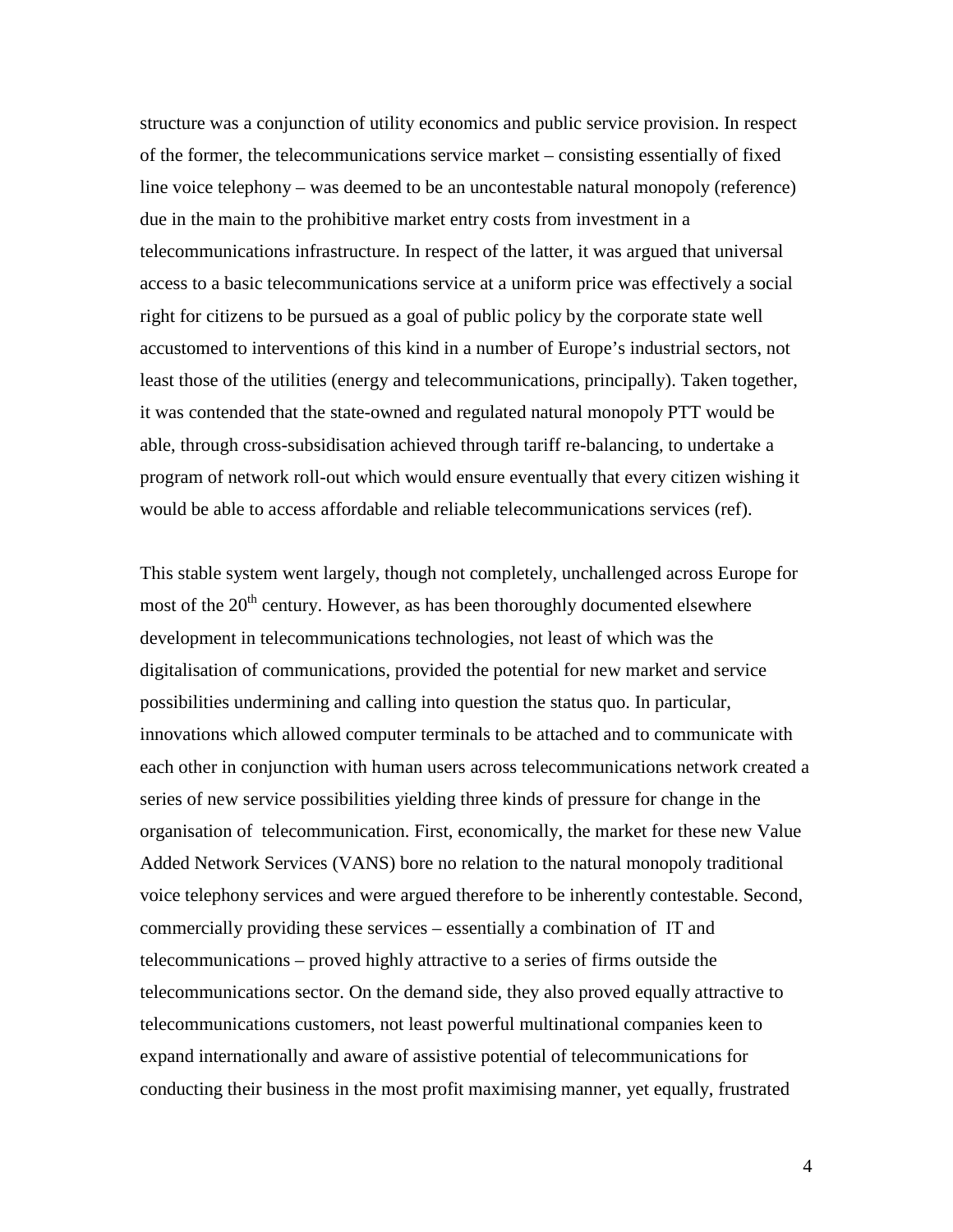by what they viewed as the nationally constrained, costly and technically myopic series of services then available from PTTs. Third, telecommunications provided an important opportunity for political interests keen to spread the values and practices of new economic liberalism to the global level. The essential message promulgated here was that traditional corporate state sectoral intervention should give way to independently regulated market forces wherever possible: telecommunications, it was argued, was an exemplar of a situation where radical change needed to be effected nationally and internationally in order to reap the potential benefits in terms of economic output and consumer welfare gains from technological developments in the sector.

As the 1980s dawned, these arguments gradually gained increasing weight across EU Member States, a number of which began to alter radically the structure of their telecommunications sectors along broadly neo-liberal lines. Foremost in the vanguard of change was the UK – the leading 'regulatory state' in Europe at the time (Bartle et al., 2002) - which, by 1982, had created and ordered competitively new markets in VANS and mobile telephony, introduced duopoly competition in fixed link telecommunications, privatised the majority of its PTT and, lastly, relinquished regulatory responsibility for an increasingly competitive and complex sector to an independent regulatory authority, the Office of Telecommunications (Hulsink 1999). Similar, though less radical moves also occurred in continental Europe, notably in Germany but also France (see Thatcher 1999, Dyson and Humphreys 1986). As a consequence, clear signs of change appeared in the totemic characteristics underpinning telecommunications altering significantly perspectives on regulation and public interest issues. Inevitably, the more competitive states' outlook on telecommunications became, the more important became the, at that stage, very poorly developed international market context of the sector. It is from this juncture and within this broad context that the influence of the EU began to emerge and develop at a fast pace within the European telecommunications sector.

## LIBERALISATION, RE-REGULATION AND THE EUROPEANISATION OF TELECOMMUNICATIONS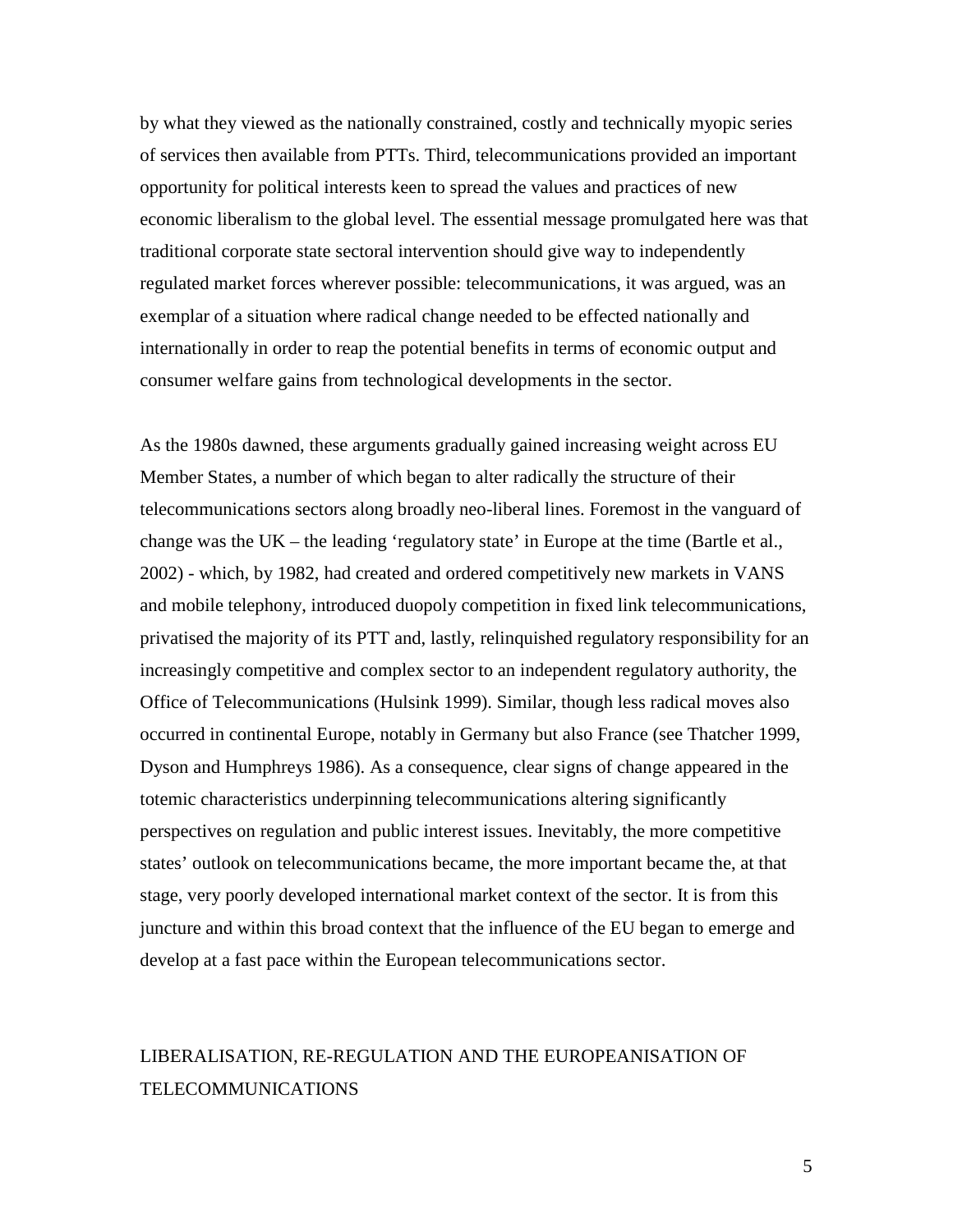The twin structural elements of technological opportunity and neo-liberal economic globalisation which were utilised by 'reformist' governments in Europe to alter the nature of telecommunications provision and regulation laid the ground for the EU to consider the sector as one within which it could, indeed should, develop policy responsibility. This process, begun in the early 1980s proceeded steadily through to a first 'equilibrium' point in EU telecommunications policy around the turn of the decade (see below). As in most policy areas of the EU, the role of European level institutional actors – in this case the European Commission – proved crucial (see Schneider, Dang-Nguyen and Werle 1994). Noted for being an organisation constantly alive to the possibility of expanding its competence and authority (see Cram 1994), the European Commission quickly developed into a skilful political actor in telecommunications (see Sandholtz 1993, 1998) in the process cementing the development of telecommunications policy authority to a significant and what has turned out to be irreversible extent. Here, the Commission utilised its coercive powers, on the one hand, specifically enshrined in, and cleverly interpreted from, the Treaties establishing the EU (Humphreys and Simpson 2005). On the other, and for the most part, the Commission actively pursued securing a consensus on the creation of EU telecommunication policy competences through what Thatcher (2001) has perceived as partnership building. In this respect, the development of EU telecommunications policy was far from merely a story of the EU and the European Commission specifically driving policy forward with only limited regard for Member States preferences. In fact, the character of policy in telecommunications at EU level at any one time has tended to reflect the thinking of most Member States – or certainly the most influential and powerful of them – on how telecommunications should be ordered.

Early telecommunications policy activity of the EU provides evidence of the European Commission setting out its case for reform of the sector to incorporate the EU institutional context. Here, one the one hand, the economic threats from what were at the time the EU's two main industrial competitors - the USA and Japan – were used to urge Member States to consider pooling resources of some kind at the EU level (European Commission 1984). On the other hand, the Commission extolled the economic benefits to be derived from the creation of a Single European Market in telecommunications, part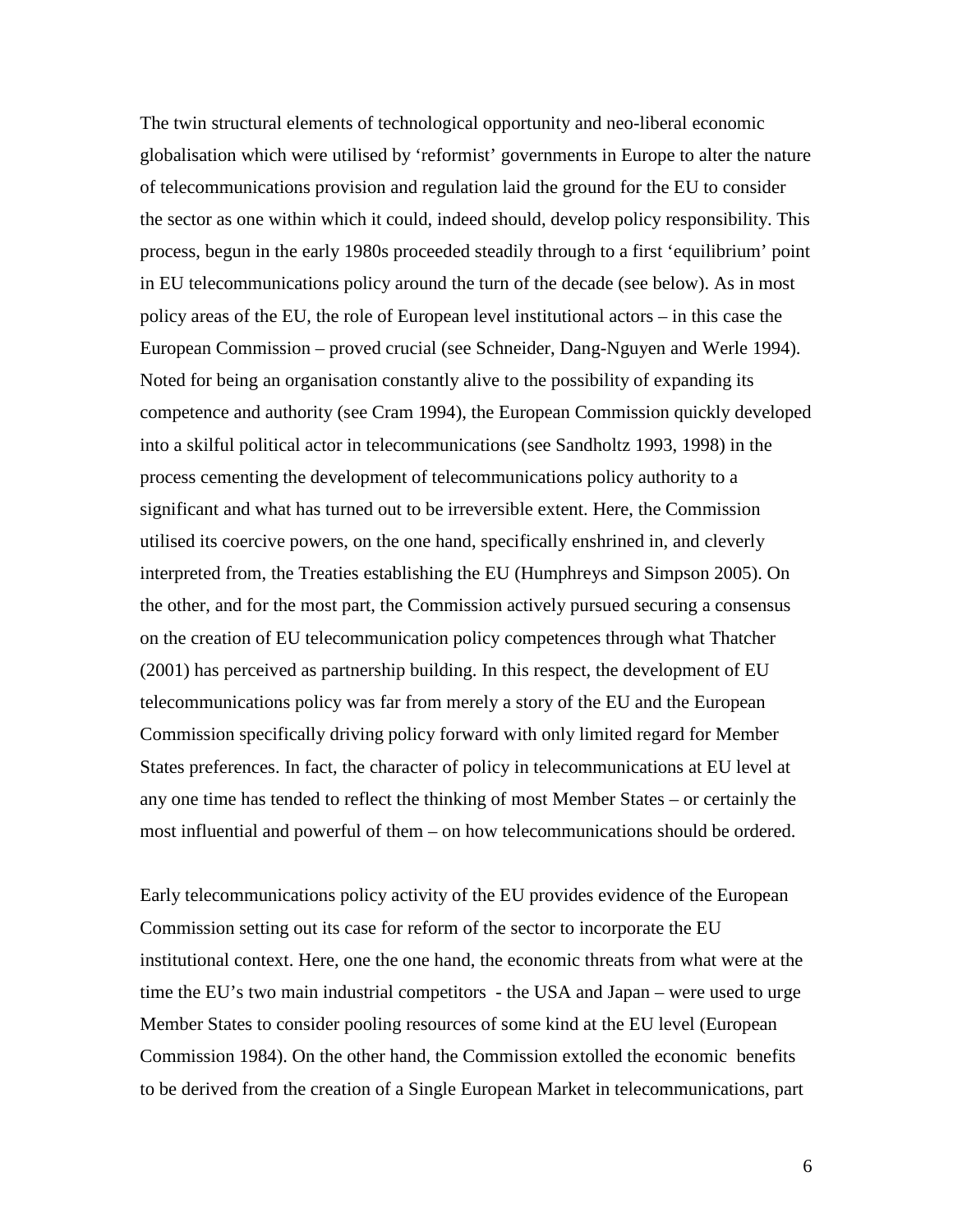of a much wider policy initiative pursued in the latter half of the 1980s (European Commission 1985). The theme of an EU-wide market in telecommunications services was at the centre of the 1987 EU Green Paper which provided the first comprehensive indication of the EU's intent to develop a detailed legislative policy package of a liberalising kind for telecommunications. Here, the Commission declared its intention to propose legislation to create full EU-wide competition in telecommunications terminal equipment, on the one hand, and VANS on the other (European Commission 1987). The Green Paper also gave a strong indication of the liberal regulatory approach to the sector that would be pursued by the EU. For example, the paper argued that in markets subject to competition in the EU it was no longer tenable for the PTT administration (or the most recent incarnation thereof) to be both regulator and commercial player in the market in question. Indicative of the careful path which the Commission knew it had to tread, the paper nonetheless made reference to maintaining certain of the well-established elements of the telecommunications sector to which certain Member States – notably those of the EU's Southern states - were proving reluctant to countenance changing. Here, first, the Commission affirmed Member States' right to maintain voice telephonic markets as state owned monopolies and, second noted the continued importance of the public interest dimension of telecommunications pursued through universal service provision (European Commission 1987).

The Commission indicated the seriousness of its liberalising intent soon afterwards through the publication of two directives whose purpose was to liberalise telecommunications terminal equipment (European Commission 1988) and VANS (European Commission 1989) respectively. The aftermath was a short but intense period of negotiation which eventually resulted in the first equilibrium point in the dynamic history of EU telecommunications policy. Very much aware that there were essentially two camps among EU Member States on telecommunications policy liberalisation – reformers and traditionalists – the Commission took the seemingly rather bold decision to pass both directives directly into EU law, thereby bypassing the Council of Ministers and European Parliament. This it justified by citing Article 86 (then 90) of the Treaty of Rome which it claimed required it to take direct remedial action in any instances where it found distortions of competition as a result of the granting by states of an exclusive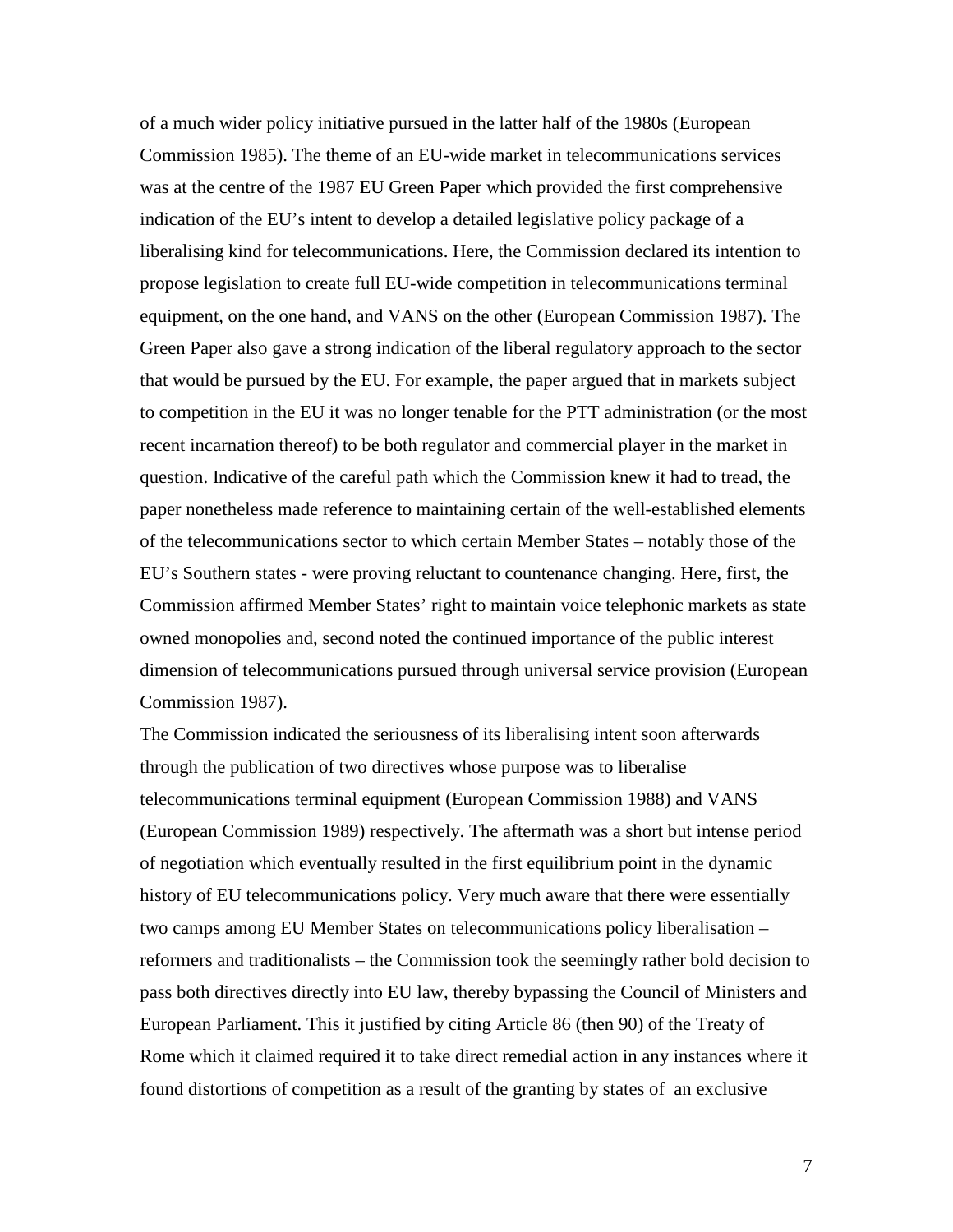dominant position to public undertakings in particular markets. Those of telecommunications terminal equipment and VANS were of this kind, the Commission argued.

The Commission's action precipitated two legal challenges in the European Court of Justice around each proposed directive from states opposed to both the substance of the directives and the manner in which the Commission proposed to enact them. However, there were at the same time powerful EU Member States, not least among which Germany and the UK, which supported the directives content, though being opposed to the Commission's methods. It was also the case that as the 1980s ended, countries such as France began to become more attuned to the view that commercial opportunities from liberalising the newer parts of the telecommunications sector might outweigh the threats from so doing. Aware in classic neo-mercantilistic fashion of its leading position at the time in VANS delivered through the ambitious state-funded Teletel programme, France was keen to capture any opportunities which might be gained from exporting its technologies and services internationally. The EU could even act as something of a tool of justifying liberalisation to particularly resistant domestic interests (Thatcher 2002b).

As a consequence, a situation which had initially all the hallmarks of controversy and stalemate proved ripe for compromise, something which the Commission took pains to secure by 1990. The 'settlement package' involved the passage of the two directives, the one on services (European Commission 1990) having been modified to allow Member States to impose certain public service obligations on private telecommunications operators leasing lines on the public network (Woolcock et al., 1991). The second element was the passage of a framework directive on Open Network Provision in telecommunications (European Parliament and Council 1990) which concerned creating harmonised conditions to allow free competition to be practised across telecommunications networks. The 'ONP compromise' as it came to be known provided an important balance between the liberalising power of the article 86 directives (the legal challenges to which were rejected by the European Court of Justice) and the harmonising tenor of the ONP framework directive. The latter would prove in the next phase of EU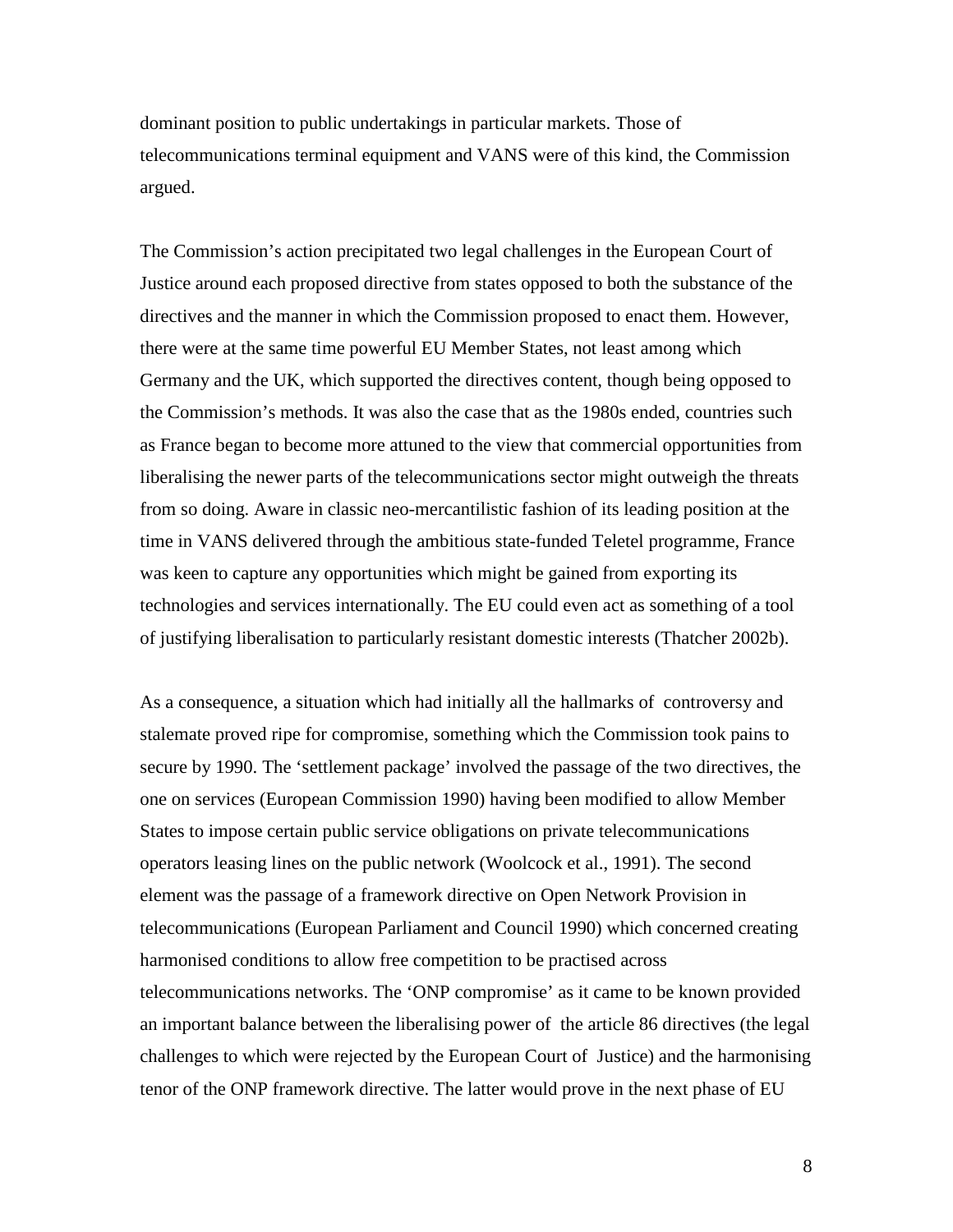telecommunications policy an important focal point for reaching the next equilibrium point in the move towards further liberalisation of telecommunications across the EU since it was able to facilitate competition promoting and public interest defending measures simultaneously (Humphreys and Simpson 2005).

The next significant period of development of EU telecommunications policy involved a much less controversial series of negotiations between Member States in which the European Commission continued to be the key EU level institutional actor. In 1992, it undertook the Telecommunications Services Review which involved in part the canvassing of opinion from interested parties from the public and private sectors across Europe on how, if at all, telecommunications policy should be developed. In this way, the Commission applied its by now well-established tactic of aiming to push the agenda of liberalisation forward, yet at the same time proceeding as consensually as possible. The Review resulted in the presentation to EU Member States of four possible options which ranged from the least radical of stalling the liberalisation process through to the liberalisation of all voice telephonic communications services across the EU. The extent to which the liberalisation 'bandwagon' was gaining speed across the EU was clear in the 1993 agreement by Member States to proceed with the most radical proposal - itself favoured by the Commission – to be achieved by 1998 by the majority of EU Member States (European Council of Ministers 1993). This was soon followed by a further agreement – stimulated by the conclusions of an analysis of Europe's position in the emerging so-called Information Society by the Bangemann Group (European Commission 1994a) – to liberalise all telecommunications infrastructures across the EU by 1998, in complement to the earlier voice telephonic services liberalisation agreement (European Council of Ministers 1994).

Nonetheless, despite the period lacking the intensity leading up to the previous stage of equilibrium in the development of EU telecommunications policy, there were a number of issues which required resolution before agreement could be reached on this quantum leap forward on liberalisation and, thereafter, the necessary legislation be put in place to realise the 1998 liberalisation deadline. Most significantly, several EU Member States, with less well-developed infrastructures were able to negotiate derogations to allow them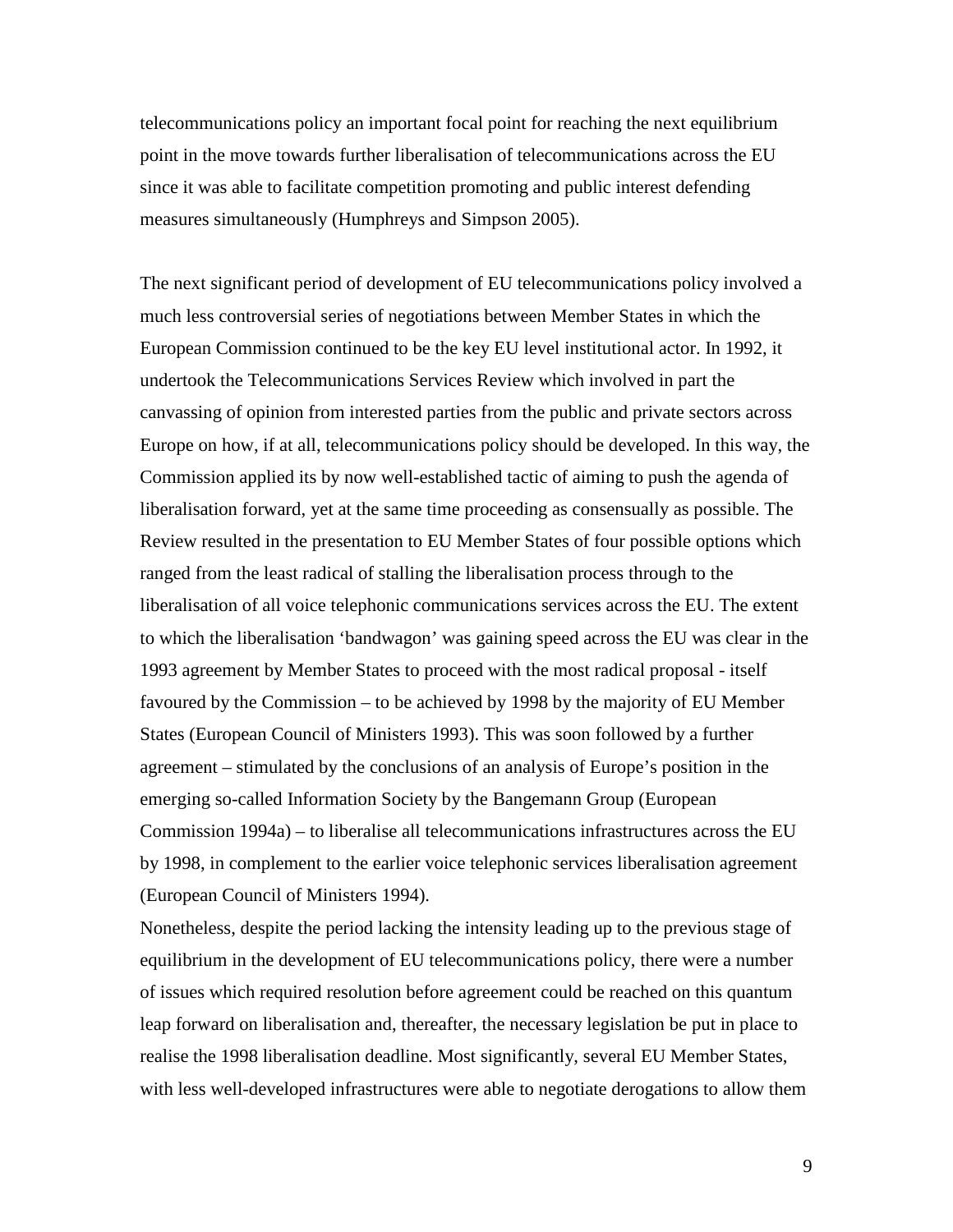until 2000 (in the case of Luxembourg) and 2003 (in the cases of Greece, Ireland, Portugal and Spain) to open their voice telephonic markets and telecommunications infrastructures to full competition. Others, notably France and fellow Southern states, were able to ensure that the package of legislative measures enacted up to the 1998 deadline in order to lay out the basic parameters of the liberalised telecommunications market also contained measures to protect the provision of public interest in telecommunications through universal service provision (European Parliament and Council 1997 and 1998). It has also been argued by Thatcher (2001) that the European Commission took care to ensure that liberalising legislation necessary to create the potential for competition in so-called alternative infrastructures – satellite, cable and mobile – kept pace with the domestic reform agendas of Member States in these areas.

Overall, that EU telecommunications policy developed to such a significant extent to reach this second equilibrium point is indicative of nothing short of an attitudinal transformation among Member States regarding the place of telecommunications in the global economy and the opportunities to be derived as a consequence. Even those with arguably least to gain from exposing their domestic markets to liberalisation became convinced enough of the likely practical benefits of liberalisation in terms of lower prices and better quality services for consumers to agree to the wholesale changes. The transformation was at times skilfully exploited by the increasingly sure-footed European Commission. For example, it became involved in a negotiation to secure liberalisation of alternative infrastructures in France and Germany two years ahead of schedule in return for regulatory approval of a proposed telecommunications services international joint venture between their increasingly commercially oriented former incumbents France Telecom and Deutsche Telekom (Bartle 2001). Nevertheless, it also became clear at the time that though a considerable transference of legislative sovereignty in telecommunications was occurring to the European level in the service of European-wide competition, day-to-day responsibility for the regulation of telecommunications would be very much the responsibility of the national level thereby effectively remaining overwhelmingly under its control.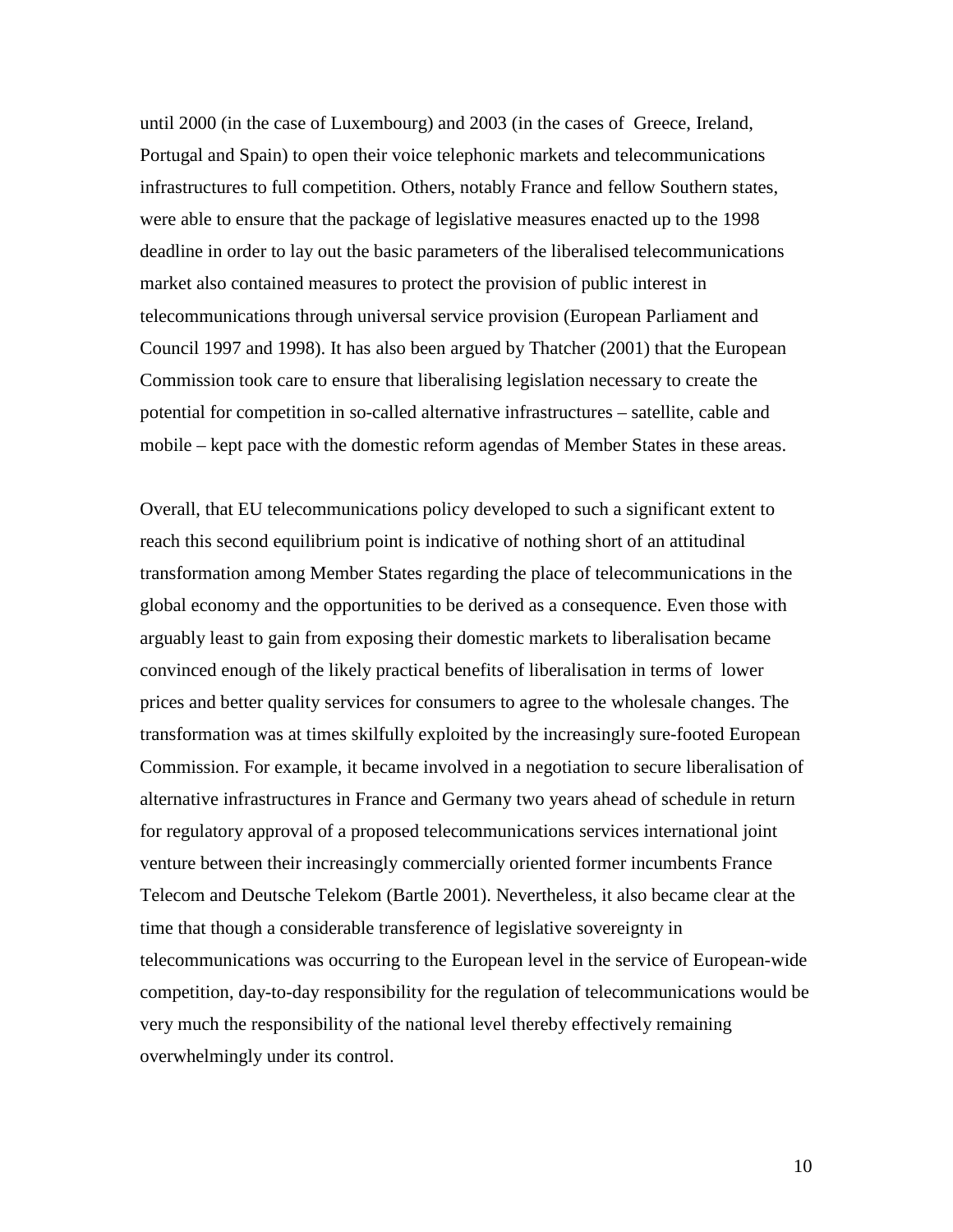#### REFINMENT OF EU TELECOMMUNICATIONS POLICY – THE CREATION OF THE ELECTRONIC COMMUNICATIONS REGULATORY FRAMEWORK

Agreement on the 1998 regulatory framework for telecommunications meant that within the space of a decade a battery of legislation of both a competition-creating (liberalising) and harmonising kind had been created at the EU level, over which the latter held shared responsibility with Member States for implementing. Across the EU, a remarkable transition from the traditional telecommunications regime based on state-owned natural monopoly to one of across-the-board neo-liberal market competition had occurred. Here national governments relinquished their role as corporate states in telecommunications, replacing it instead with regulatory state (Seidman and Gilmour 1986) governance in which the key decisions about the functioning of the telecommunications sector were taken by a new series of publicly funded though operationally independent National Regulatory Authorities (NRAs) (see Thatcher 2002a, 2002b). At the EU level too, there is strong evidence in telecommunications policy of efforts to create a European regulatory state (Majone 1994, 1996, 1997) in which the European Commission working alongside regulatory committees composed of national representatives often from the NRA made technical decisions on the possible regulatory evolution of the sector on an EU-wide basis. Outstanding here in the 1998 Framework was the ONP Committee.

Nonetheless, the second key stage of EU telecommunications policy equilibrium which the 1998 Framework represented was only in effect the point at which the fundamental *basic structure* of the European regulatory state in telecommunications was mapped out. Setting out the parameters of such a system was one thing; ensuring its effective implementation was another. So rather like the previous phases of EU telecommunications policy highlighted in the chapter thus far, the European Commission almost immediately set about examining how the framework might more effectively embed a comprehensive efficiently-functioning liberalised market system. The by now well utilised tool of a comprehensive sectoral review and consultation (European Commission 1999) in anticipation of further policy actions marked the commencement of the next developmental phase in EU telecommunications policy launched in 1999. The review itself undertook three main lines of enquiry: the functional efficacy or otherwise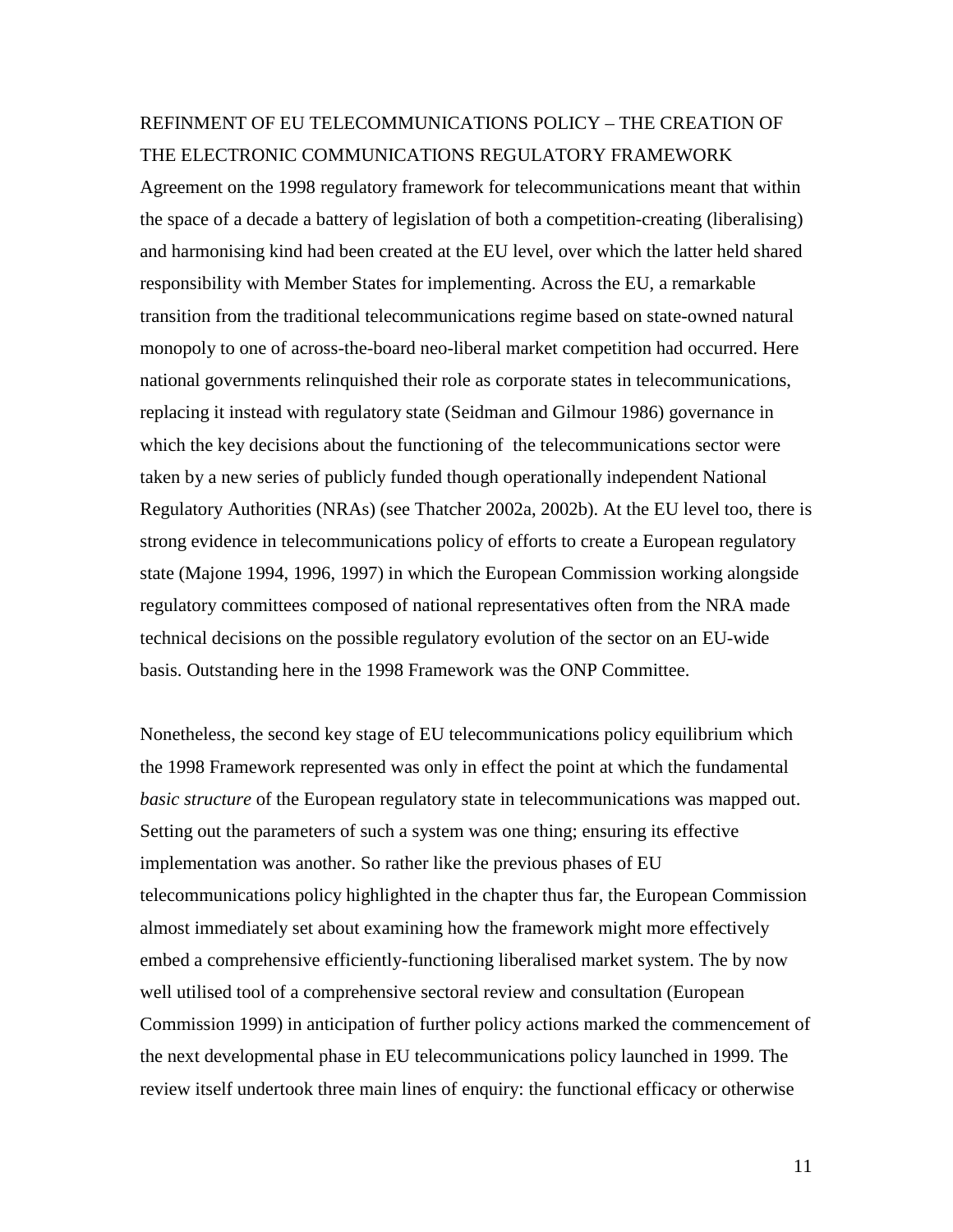of the 1998 framework; the possibility of making existing regulation in key parts of the telecommunications sector less burdensome and complex in response to evidence of the emergence of a competitive market; and the possibility of creating some kind of convergent regulatory framework for all communications networks and services. The latter issue stemmed from yet another policy review on the matter undertaken by the European Commission in 1997 (European Commission 1997) which proved highly controversial (see Levy 1997, 1999). In brief, Member States decided that it would not be possible to create a convergent regulatory framework for all communications infrastructures and services since the latter would have to cover the highly sensitive area of broadcasting which it soon emerged Member States were unwilling to treat as part of any convergent framework, let alone an EU level one (see Simpson 2000). However, it was considered appropriate to develop a convergent regulatory framework where possible to cover all communications *infrastructures* including those of broadcasting and the Internet. The outcome of the 1999 Communications Review was largely a re-statement of this position and was much more interesting in terms of decisions taken regarding the first two of its core lines of enquiry.

The first main proposal to emerge from the Review was to create radical rationalisation in what was perceived to be an over-elaborate regulatory framework for telecommunications. The new system – the Electronic Communications Regulatory Framework (ECRF) – would see a reduction in the number of directives making up the previous system from 20 to six in the process reducing the workloads of NRAs and making the system simpler and more cost effective to comply with for telecommunications companies operating in the Single Market. As the name suggests, the ECRF was convergent in scope, covering broadcast and Internet infrastructures alongside those of telecommunications. It was to consist of two measures of a liberalising purpose – a general competition directive (European Commission 2002) and a regulation passed with some urgency on 2000 which mandated Member States to take action to ensure unbundling of the local loop (European Parliament and Council 2000), or last mile, of the telecommunications network in their jurisdictions, seen at the time to be a major impediment to the growth of competition. It would also be made up of five harmonising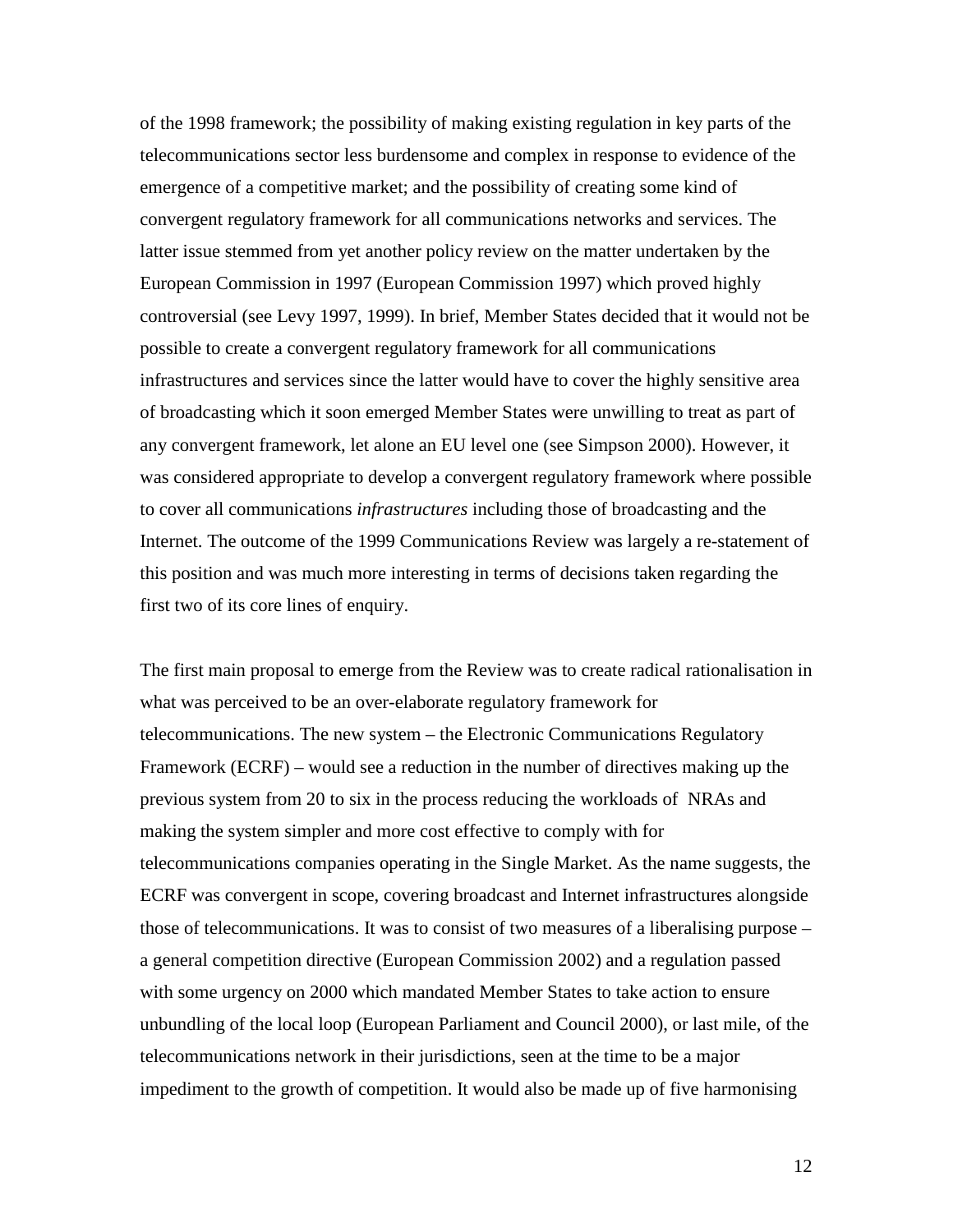directives dealing respectively with general framework issues (European Parliament and Council 2002a), data protection and privacy (European Parliament and Council 2002e), universal service (European Parliament and Council 2002d), authorisation (European Parliament and Council 2002c) and access and interconnection (European Parliament and Council 2002b).

Whilst the above rationalisation element of the ECRF and its implied refinement of the recently established European regulatory state in telecommunications proved relatively uncontroversial, the movement towards the next equilibrium point in the history of EU telecommunications policy also involved significant disagreements requiring typical European compromises. A key indicator of the efficacy of the market liberalisation project in telecommunications would be the extent to, and the speed at, which ex ante sector specific regulation for designated markets within the telecommunications sector could be removed allowing them merely to be governed by general EU competition law, one of the areas in which the EU, and the European Commission in particular, has developed most authority.

The debate centred specifically on the designated threshold figure for determining the existence of Significant Market Power (SMP), thus calling forth ex ante regulatory measures. In the 1998 regulatory framework, any operator holding a 25% or greater share of a particular market was subject to specific regulatory measures requiring it to offer interconnection arrangements to its network to competitors according to a cost based formula. In the negotiations, the European Commission proposed the quite radical step of raising this threshold SMP figure to 50% - operators with a market share below this would be free to negotiate arrangements for the provision of interconnection to their competitors privately. This would have reduced the regulatory burden on itself and NRAs and could also be seen politically as a measure which affirmed the efficacy of an albeit relatively new competitive market environment in telecommunications. The implication here was that market forces were strong enough to counteract anti-competitive tendencies even in situations where one player held as much as 40% of a particular market.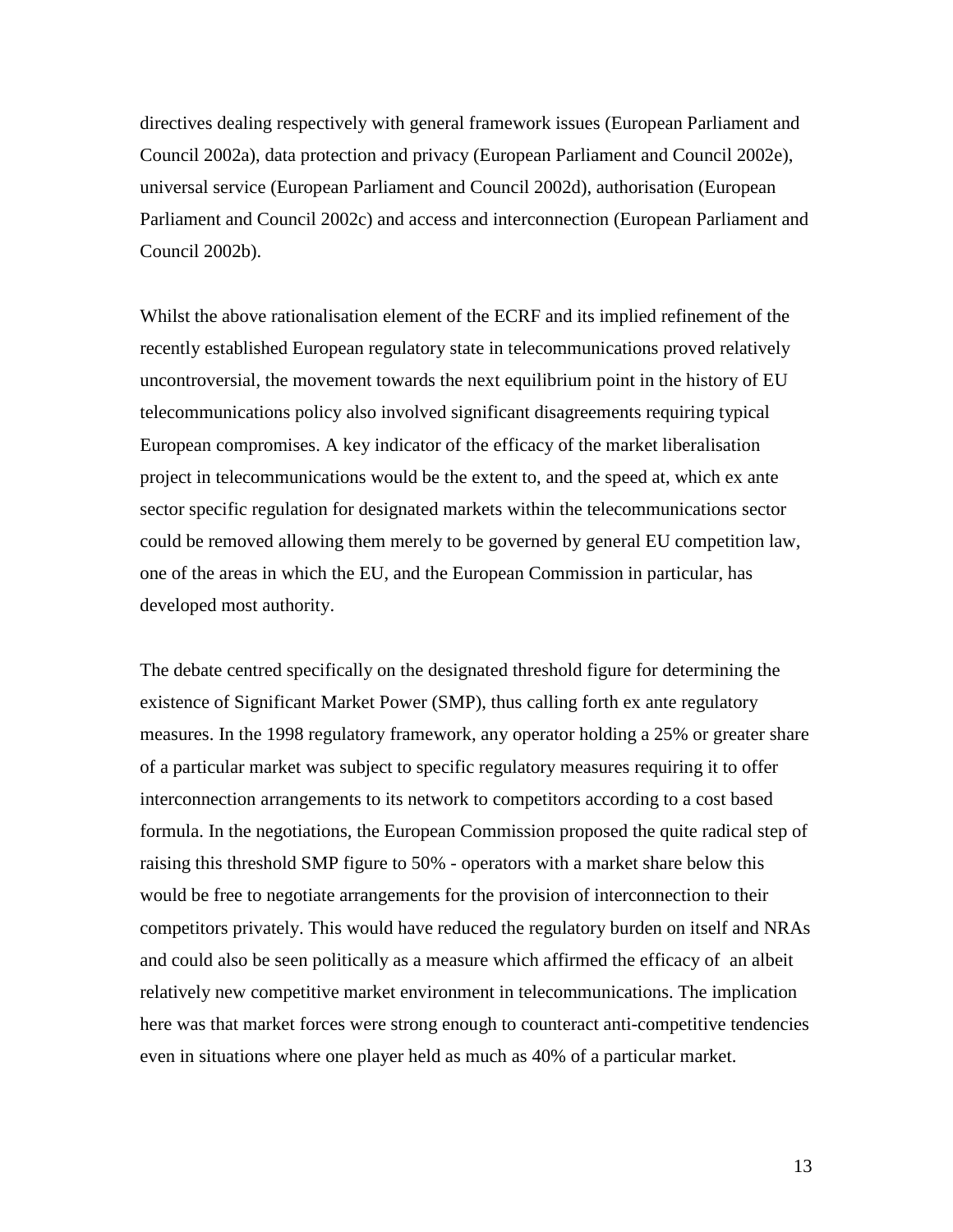For a number of Member States - not least the telecommunications neo-liberal forerunner, the UK - this proved to be a leap of faith too far. Unsurprisingly, new entrant companies were also concerned that the potential looseness of the regulatory framework regarding SMP would deprive them of the protection necessary to ensure that they held on to their current position in key markets, let alone to develop it further. In the end, a compromise solution was reached: the SMP threshold proposed by the Commission was raised to 50%. However, alongside this the EU issued a detailed list of criteria, other than market share, to be used in an assessment of whether market dominance existed in any particular case, taking into account key issues voiced in the debate such as collective and leveraged dominance (Humphreys and Simpson 2007, forthcoming).

The negotiations on the ECRF also illustrated, once more, the extent to which the European Commission had become a key politico-institutional player in the regulation of the European telecommunications sector. As part of its proposals for the ECRF, the Commission argued that it should be given a right of veto over certain decisions made by NRAs. Specifically, it argued that it should be granted the authority to prevent Member States from making additions to the list of markets which the latter would draw up as being subject to sector-specific ex-ante regulation. The Commission also proposed that it should have the right to examine and if necessary veto NRA decisions on the withdrawal of ex ante regulation from any telecommunications market, necessitating either an amendment or complete withdrawal of the initial decision. Backed by the support of both established and newer telecommunications operators, the Commission secured the significant increase in its power to obtain a veto right in respect of the decisions on whether operators held SMP and the classification of new telecommunications markets as needing sector –specific ex ante regulation. The Commission was not able, however, to secure its desired veto over regulatory remedies proposed by NRAs in any particular instance, an issue which merely was placed on the Commission's policy 'backburner' as a result rather than being dropped (Humphreys and Simpson 2007, forthcoming) (see below).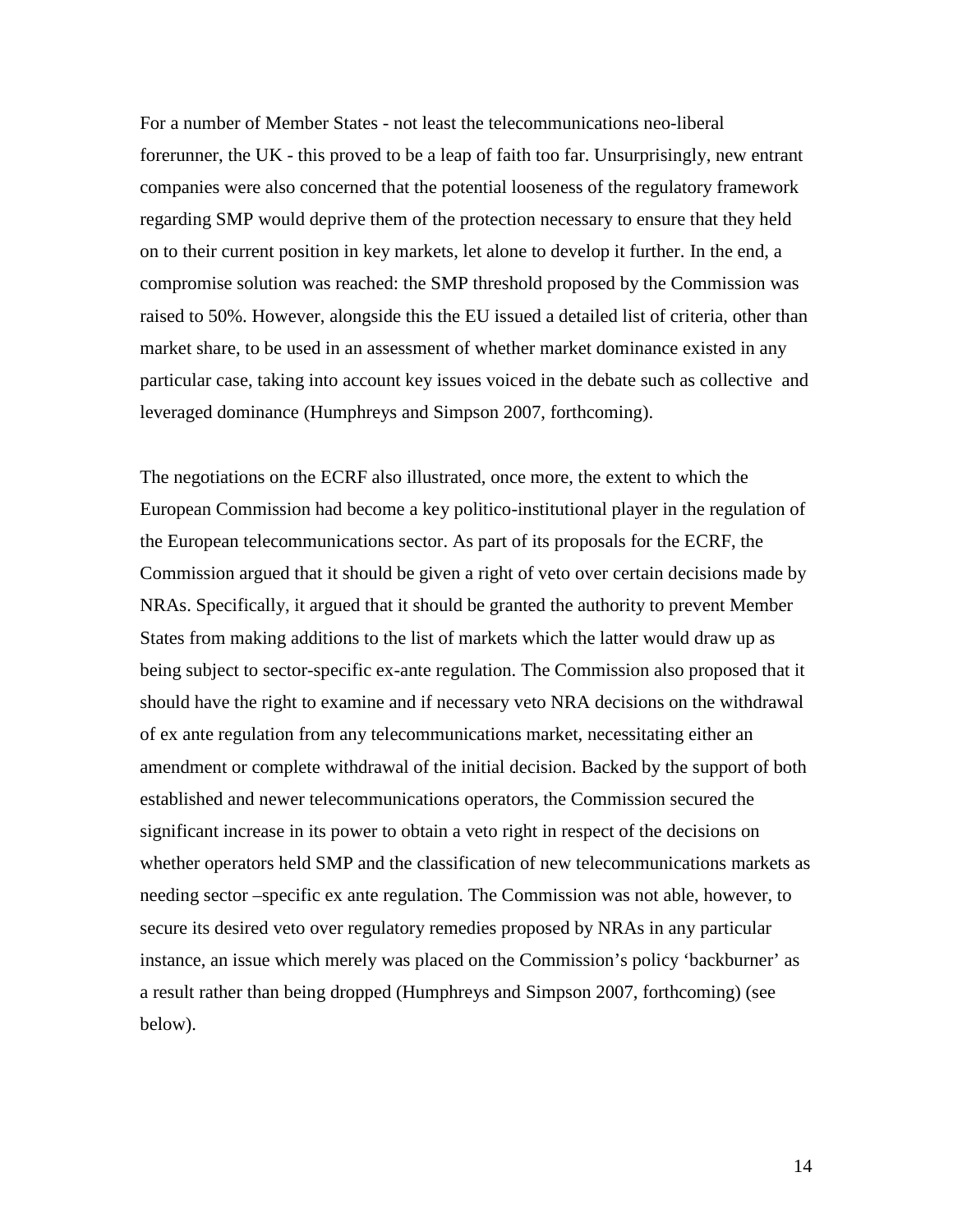Another important issue requiring a compromise solution concerned the Commission's role in EU level regulatory committees for telecommunications. This matter gives a strong flavour of how far EU telecommunications policy had developed since its inception in the mid-1980s: the parameters of the European regulatory state having been established in the domain the detailed mechanics of the functioning regulatory state at the national and EU levels needed to be secured and augmented as necessary. In this regard, the 1999 Communications Review contained a proposal from the Commission to create a High Level Communications Group under its auspices made up of the EU NRAs. This was interpreted by Member States as an attempt by the European Commission to manoeuvre itself into a position something akin to a European telecommunications regulator (Michalis 2004), something which had been vaunted in the past but strongly resisted by both governmental (see Bartle 2001) and commercial interests in telecommunications at the national level. The compromise position eventually reached saw the establishment of the European Regulators Group (ERG) which had a similar composition to the proposed HLCG but with much less power being transferred to the EU level, the Commission securing for itself the chair of the Group for which it also provided administrative support. Nonetheless, this role was enough to give the Commission a better developed opportunity to monitor, and even possibly steer, the unfolding of the single European Market in telecommunications than was at its disposal heretofore.

The extent of the development of EU telecommunications policy can be appreciated through a brief consideration of the kinds of activities which are required to take place at the EU level to ensure the smooth functioning and continued development of the single EU-wide market. It is important to note that whilst the EU has assumed considerable authority in the telecommunications sphere, it has by no means displaced the national level which still maintains the lion's share of responsibility for the day to day functioning of markets. This dispersal of responsibility across the EU policy landscape in a qualitatively different fashion than in the past has created a pan-European network of governance which has been associated with the growth of the regulatory state (Majone 2000). Within this network which is essentially two level - that is EU and national - in nature a broad series quasi state actors tend to predominate. Crucial among these are the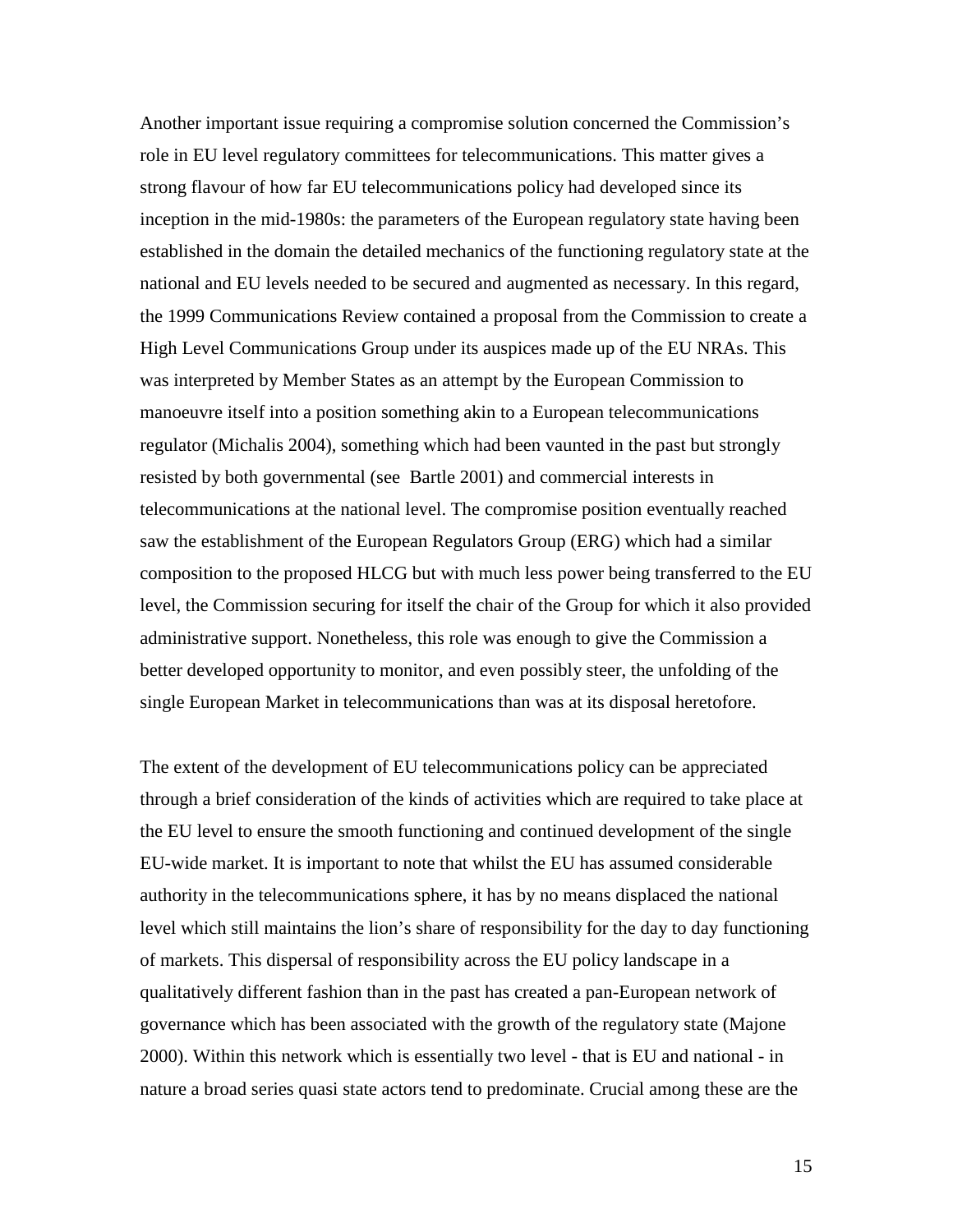European Commission and NRAs which take part in various technocratically organised committees and working groups at the EU level (Humphreys and Simpson 2007, forthcoming). The gravitation towards agreement on the ECRF both cemented and developed further this arrangement. As a consequence, there was a growth in EU level regulatory committee governance in telecommunications: a Communications Committee, a Radio Spectrum Committee, a Radio Spectrum Advisory Group and an advisory working party to deal with data protection issues were created (Humphreys and Simpson 2005). The Commission formed a task force of members from its Information Society and Media and Competition Directorates-General to deal with pressing issues such as SMP and market definition, illustrating again its influence in orchestrating the mechanics of competition in the new liberalising market scenario.

The more elaborate the regime of competition became in EU telecommunications policy the greater was the requirement for regulation to ensure that competition was nurtured and maintained. This has placed a highly significant regulatory onus on the new quasistate functionaries of telecommunications governance in the EU. Whilst the era of the corporate state in telecommunications has well and truly disappeared, intervention in the market has arguably increased, the desire of the Commission and others to remove exante regulation notwithstanding. Here, for example, the Commission has since before the agreement of the 1998 framework conducted market reviews of the state of competition across the EU. It has also issued numerous proceedings against Member States for noncompliance with EU legislation of various kinds from transposition to implementation. In general, the regulatory workload of the network of EU and national level regulatory players – from the drafting, transposition, implementation, monitoring and review of an increasingly complex system – is substantial. Telecommunications provides one of the most mature examples of the consequences of choosing to replace the domestically focused corporate state with a European-oriented regulatory version.

## MOVING TOWARDS THE NEXT POLICY EQUILIBRIUM IN EU TELECOMMUNICATIONS: THE 2006 COMMUNICATIONS REVIEW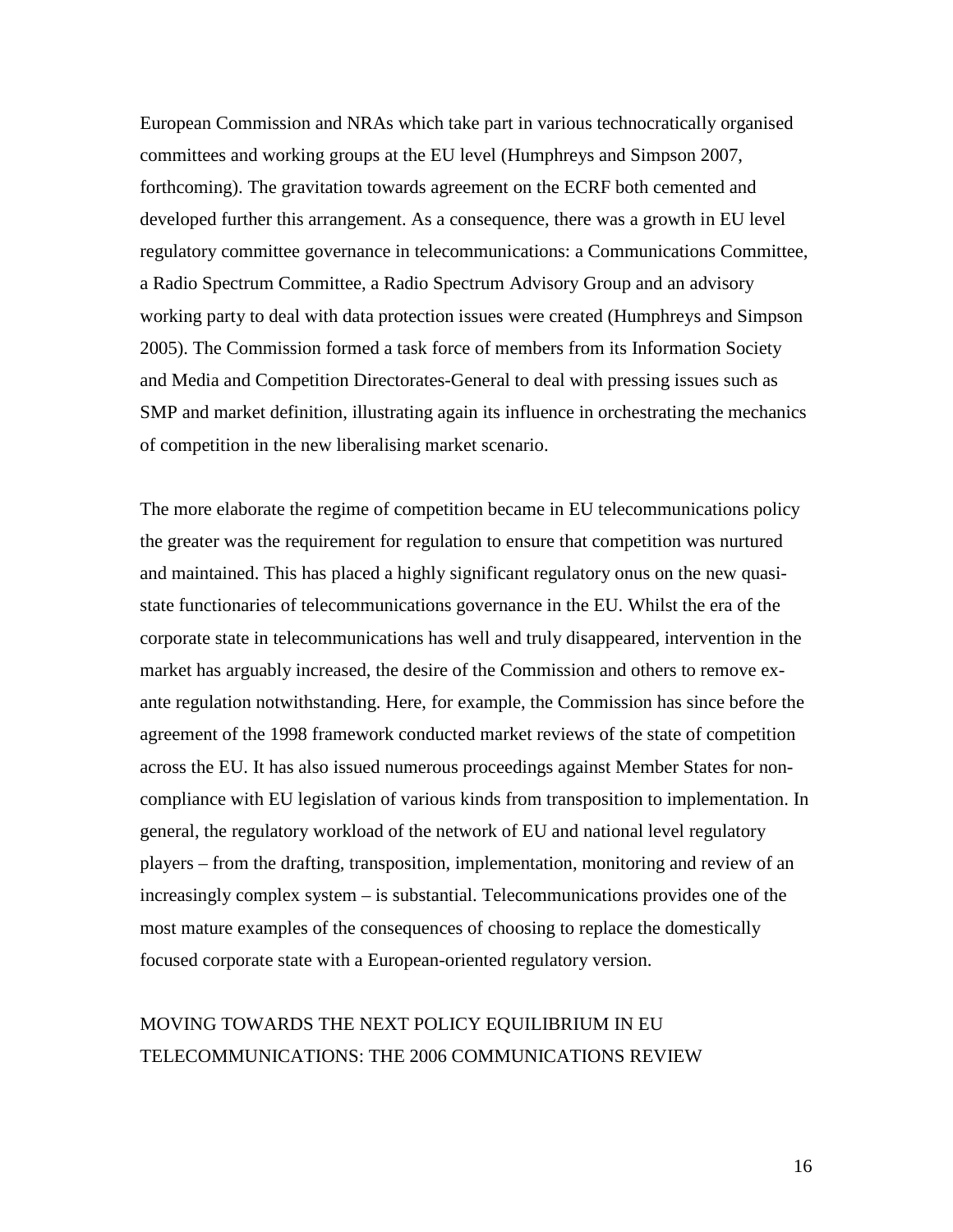The agreement on, and operationalisation of, the ECRF from 2002 onwards has not marked the end of the evolution of the EU telecommunications to a 'steady state' equilibrium. In fact, one of the paradoxes of early  $21<sup>st</sup>$  century neo-liberalism is the need for close management and ongoing refinement of the market mechanism (for the core of this idea see Vogel 1996). The result at this point appears far from the light-touch or 'nightwatchman' (Gill and Law) role for the public sector envisioned by advocates of a neo-liberal governance order, albeit that the state is now clearly at one remove from the 'mechanics' of the telecommunications sector. For EU telecommunication policy this has been manifest in the 2006 review of the ECRF which at the time of writing is still ongoing.

Many of the by now well recognised characteristics of the politics of EU telecommunications are evident in its current phase which is likely to lead to the EU and its Member States gravitating towards another equilibrium policy position in telecommunications which further cements the regulatory state in the sector at national and European levels, though any new framework is unlikely to be in place before 2009. The review was launched by a consultation period based on discussion documents produced by the European Commission which drew in part on the findings of a number of consultancy studies of the telecommunications sector which it commissioned. In its proposals, there is yet more evidence of the Commission wishing to consolidate further its position of influence in EU telecommunications, something which is likely to cause resolution through the kind of policy compromises which have characterised EU telecommunications policy since the late 1980s.

In its recommendations, the Commission focused on four key areas, three of which relate specifically to ongoing refinement of the Single Market in telecommunications, the fourth introducing proposals for the creation of a competitive environment for spectrum management, an important consequence of the development of digitalisation and the growth of mobile communications. The former three issues relate to: first, further reduction in the level of ex-ante regulation applying to the telecommunications sector through its removal in six of the 18 markets defined by the Commission (European Commission 2003a); second, making the market review procedure faster and less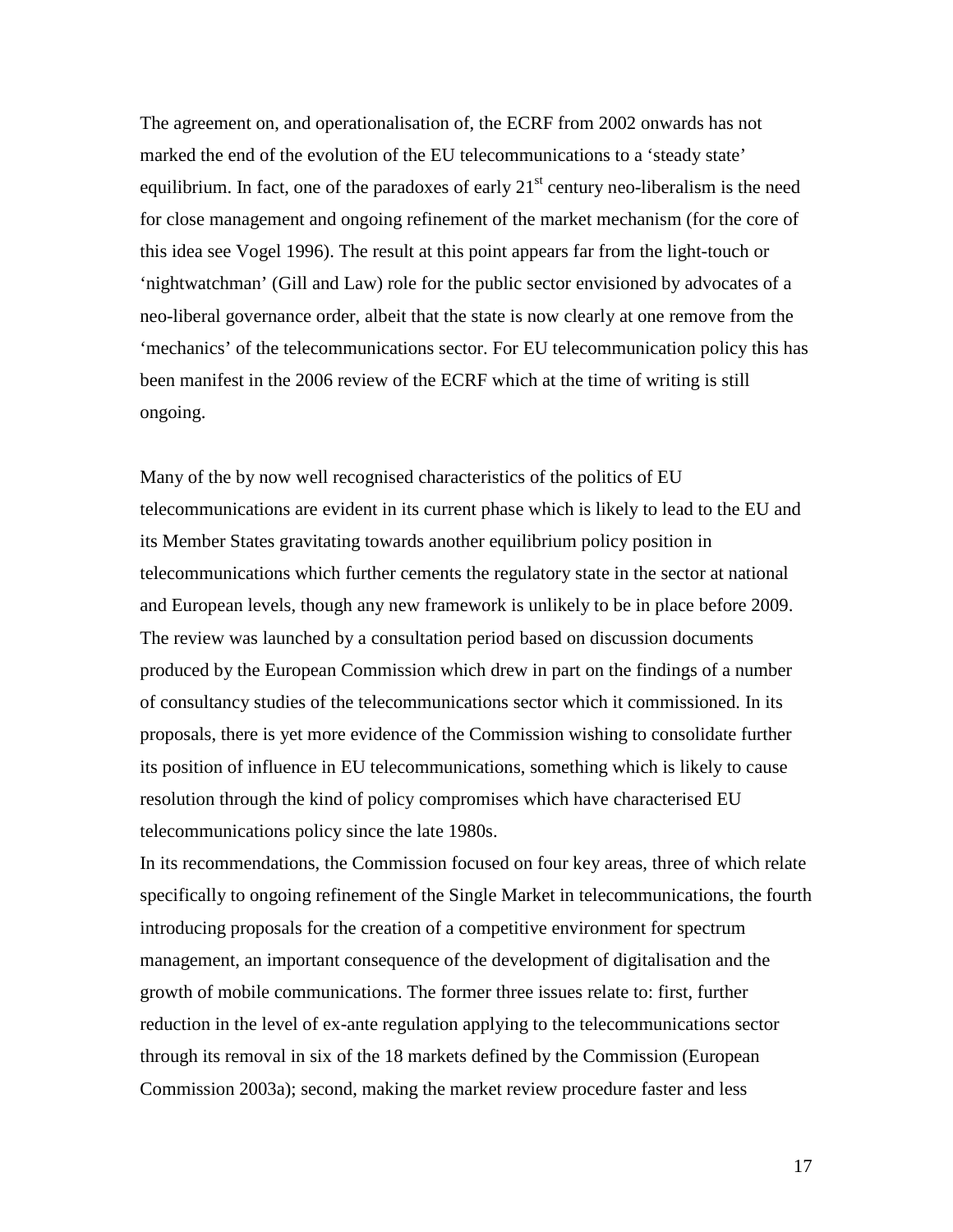burdensome; and, third, measures to ensure that regulatory remedies for problems identified in the markets of telecommunications are consistent and applied in the same manner across EU Member States (European Commission 2006a).

Regarding the streamlining of market reviews, the Commission noted the widespread view among NRAs that the undertaking of market analyses and notifications of regulatory action - classic burdens of the regulatory state in action – were proving onerous to the point of being counterproductive. As a consequence, the Commission proposed the introduction of a simplified procedure for those telecommunications markets which were previously found to operate subject to a satisfactory level of competition and for those notifications, such as proposed remedies, which were only of a minor nature (European Commission 2006b). The Commission also proposed a rationalisation and clarification of market review procedures. It noted how under the current ECRF these are spread between the Framework Directive and the 2003 Commission Recommendation on markets and put forward the consolidation of arrangements into a single legislative instrument in the form of a Regulation.

Though not specifically mentioned by the Commission, use of a Regulation would negate the need for transposition of the measure into national law, once passed it being directly applicable to Member States. The Commission argued here that the Regulation 'could set a precise and legally binding timetable, using defined triggers, for initiating and for completing future market analyses and for the imposition or removal of remedies' (European Commission 2006: 16). The Commission noted a current inefficiency in the system where NRAs have in certain instances split notification between the three key issues of market definition, SMP analysis and proposed remedies causing delays in the system. The Regulation would bind legally NRAs to undertake all three as part of a single process. The Commission was critical of a lack of response form NRAs to the former's veto decisions on market reviews granted to the Commission as a result of the ECRF negotiations (see above). It proposed that the Regulation should tighten up the requirements on NRAs to do this, by mandating legally a response within a specified period of time. All of this does not suggest that the work of NRAs will be any less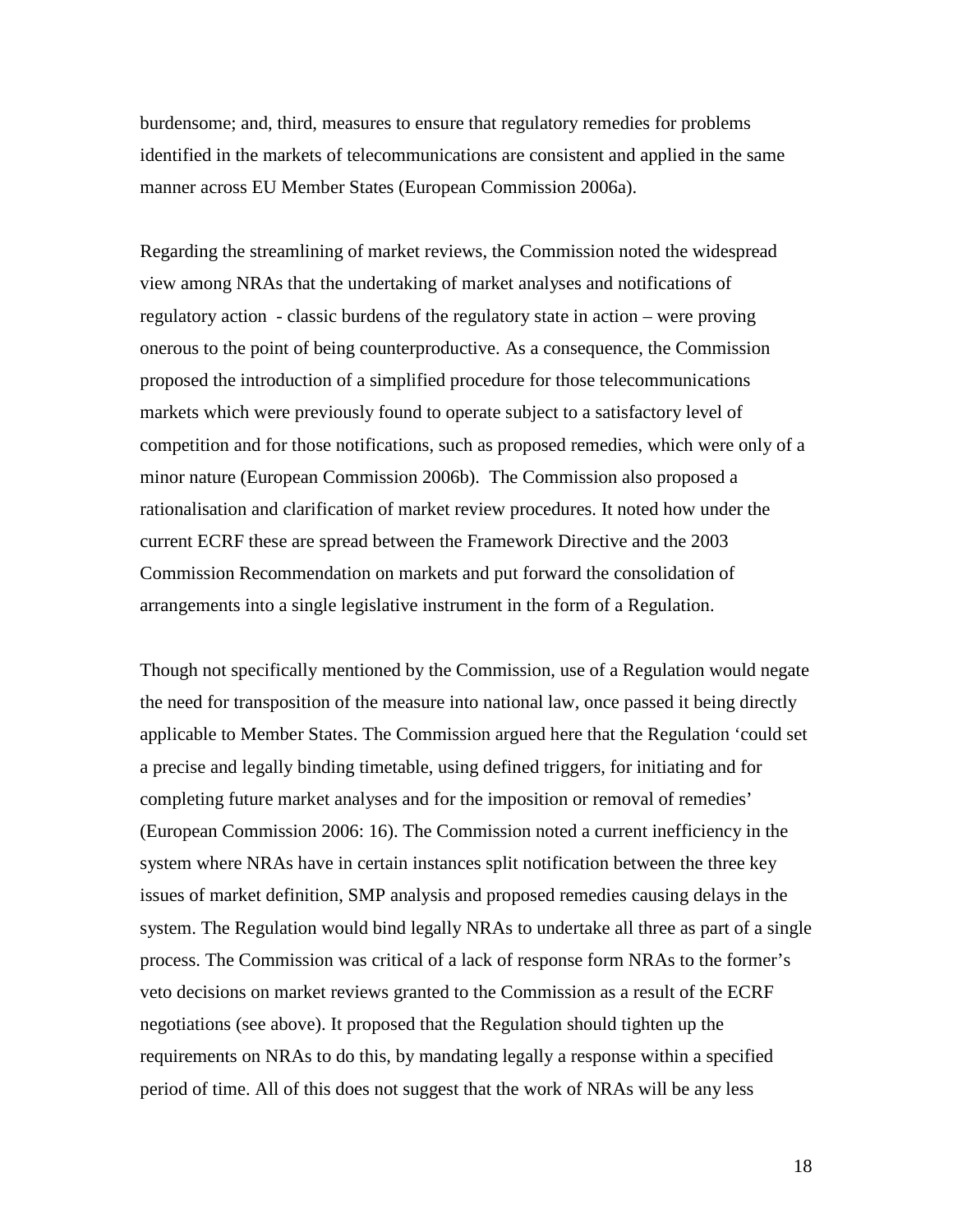pressurised and would seem to point to a strengthening of the EU's regulatory grip (through the proposed Regulation) on the evolution of competition in the telecommunications market at the national level.

The most likely controversial area of the current communications review concerns the Commission's proposal to extend its right of veto, itself secured controversially, as laid out in Article 7 of the 2002 Framework Directive. Commenting upon the functioning of the ECRF to date the Commission noted, referring to one of the key elements of the article 7 procedure that 'consistency has been improved in the way that markets are defined and SMP is assessed, but only to a lesser extent in relation to the choice of appropriate remedies' (European Commission 2006b: 18) noting cases of inadequate and ineffective remedial action having been taken by certain NRAs. It also noted specifically that there were cases of different remedies having been applied to similar problems in different Member States and also cases of differential implementation nationally of the same remedies.

As a consequence, the Commission put forward the rather bold proposal that its right of veto be extended to remedies. Sensitive to the potential controversial nature of this proposal and previous baulking by Member States at the idea of transferring too much power into the Commission's regulatory hands, it aimed to allay any such fears in this instance by arguing that it 'would not have the power to replace an NRA remedy by one of its own but would indicate the problems with the remedy proposed by the NRA in its justification for the veto decision' (European Commission, 2006: 18). By implication, the NRA would have to then produce a remedy to the Commission's satisfaction, arguably increasing the regulatory burden its faces even further and emphasising the growing regulatory power of the Commission. The extent to which this proposal will be viewed, on the one hand as a sensible piece of pragmatism, or on the other, as a move to create the Commission as a European telecommunications regulator 'by the back door' may determine whether or not the proposal is accepted in its current form, rejected out of hand or, perhaps most likely given past precedent, modified into a suitable compromise.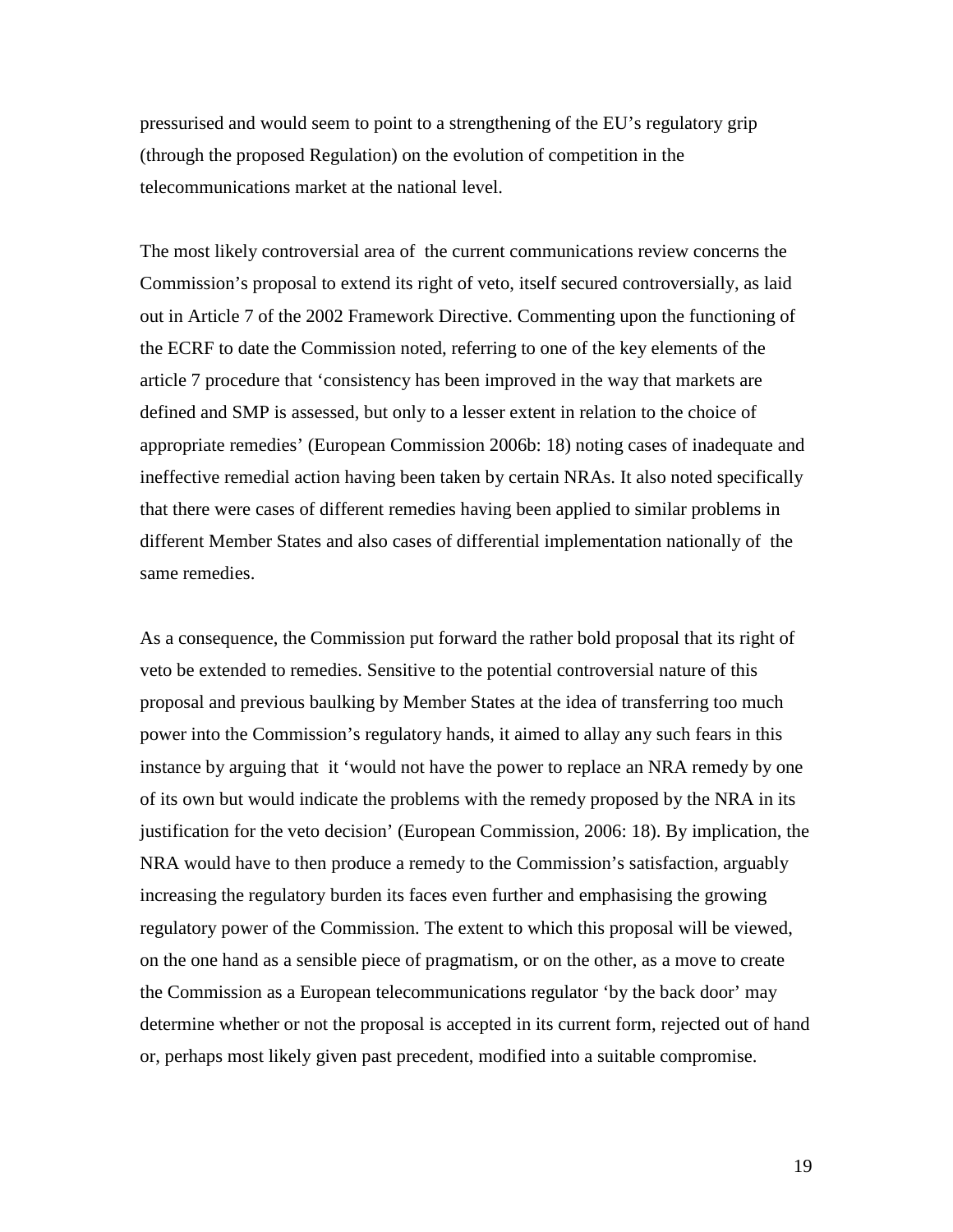The Commission also moved to close what it perceived to be the growing practice across the EU of utilising the legal system, through appeals against NRA decisions, to delay the operationalisation of remedial action to rid abuses of competition in the single telecommunications market. Specifically, it proposed the amendment of Article 4 of the Framework directive so that national courts could only suspend NRA decisions in the face of appeal where there was demonstrable 'irreparable harm to the appellant' (European Commission 2006b: 19) as well as an EU wide procedure to monitor the incidence of suspensions. The Commission's proposals also made reference to two other key areas where it noted inconsistency of approach across EU Member States. First, regarding what should have been in theory a light touch system of general authorisations to provide a service (as opposed to the more onerous system of licences which pre-dated it) it was apparent that 'most often individual rights of use are required at national level for using scarce resources' (European Commission 2006b: 19) which tended to differ across Member States. As a result, the Commission proposed to introduce three measures at EU level: first, a system for determining that services had a pan-European scope in order to apply, second, a commonly defined system of authorisation and selection; third a series of commonly applied conditions for rights to use scarce communications resources. Decisions relating to these matters would be taken at EU committee level, an increasingly important aspect of telecommunications policy making. The Commission also addressed what it perceived as a problem of inconsistent use of Article 5 of the 2002 Access directive which permits NRAs to take action against companies without SMP to improve access, interconnection and end-to-end connectivity. The proposed solution would involve devolving more power to the EU level in that NRAs would be required to submit their intentions in this regard to the Commission which, using the aforementioned regulatory committee decision procedure, would adjudicate on the proposal.

Finally, the 'totemic' change in European telecommunications which witnessed the replacement of state ownership and public service provision with liberalisation delivered through market regulation over almost 25 years has significantly altered the position of the telecommunications user. The emergence and development of the neo-liberal project in telecommunications inevitably resulted in a focus on users as customers as opposed to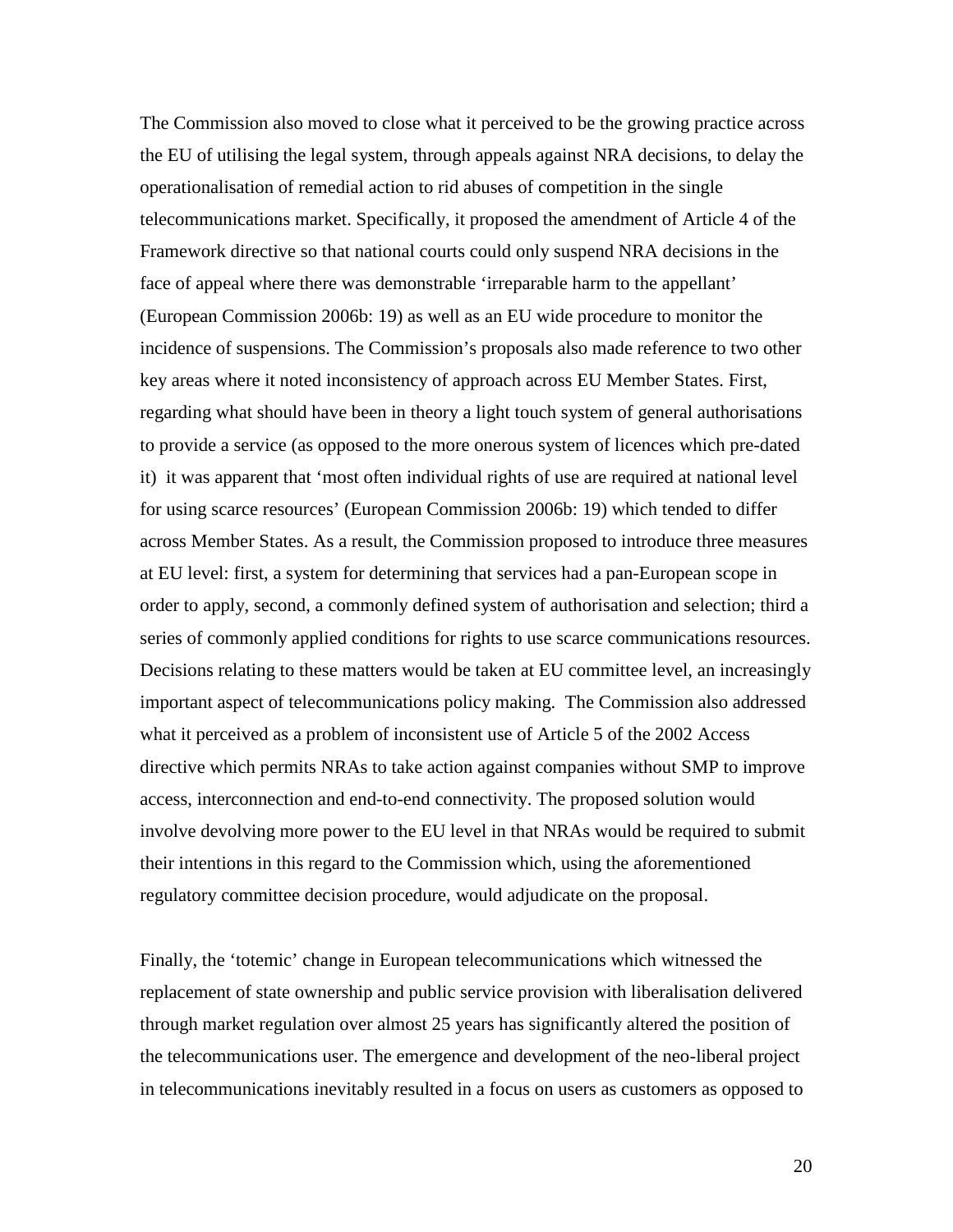citizens to an unprecedented degree though it must also be stated that universal service was ensconced as a key element of the 1998 regulatory framework and has remained so ever since. Through the original ONP Framework directive, those Member States of the EU, notably France, with very strong traditions of *service public* in telecommunications which they wished to see maintained and protected, were able to upload their preferences here to ensure that a harmonised system of universal service was established legally at EU level. The current review of telecommunications gives an indication of the state of the European Commission's thinking on universal service and its place within the maturing European regulatory state in telecommunications.

In 2005 the EU undertook a review of universal service involving a consultation exercise whose results suggested that Member States did not wish to alter radically in the short to medium term the current stipulations for universal service. As a consequence, current Commission proposals for developing universal service are modest in nature. In response to the emergence of Voice over Internet Protocol (VoIP) services, the Commission's wish is to separate universal service obligations placed on infrastructure providers, on the one hand and service providers, on the other, the assumption being that the growth of VoIP will greatly increase user choice of voice service providers. The extent to which the market will provide the staples of universal service in the future is also clear from the proposal to remove the provision of directory enquiry services from the universal service package and leave its provision instead to the market (European Commission 2006b). The Commission's approach to universal service in the near and longer term future is underpinned by the rather optimistic view that where necessary the system 'could be adjusted to anticipate changes in markets and technologies…[to] allow for regulatory obligations to be reduced once the market is shown to be meeting users' needs' (European Commission 2006b: 34).

#### **CONCLUSION**

Telecommunications is arguably the most EU-ised of the culture industries examined in this volume. As shown in the chapter, this has evolved as a complex process involving key institutional and private actors at the national and European level for the best part of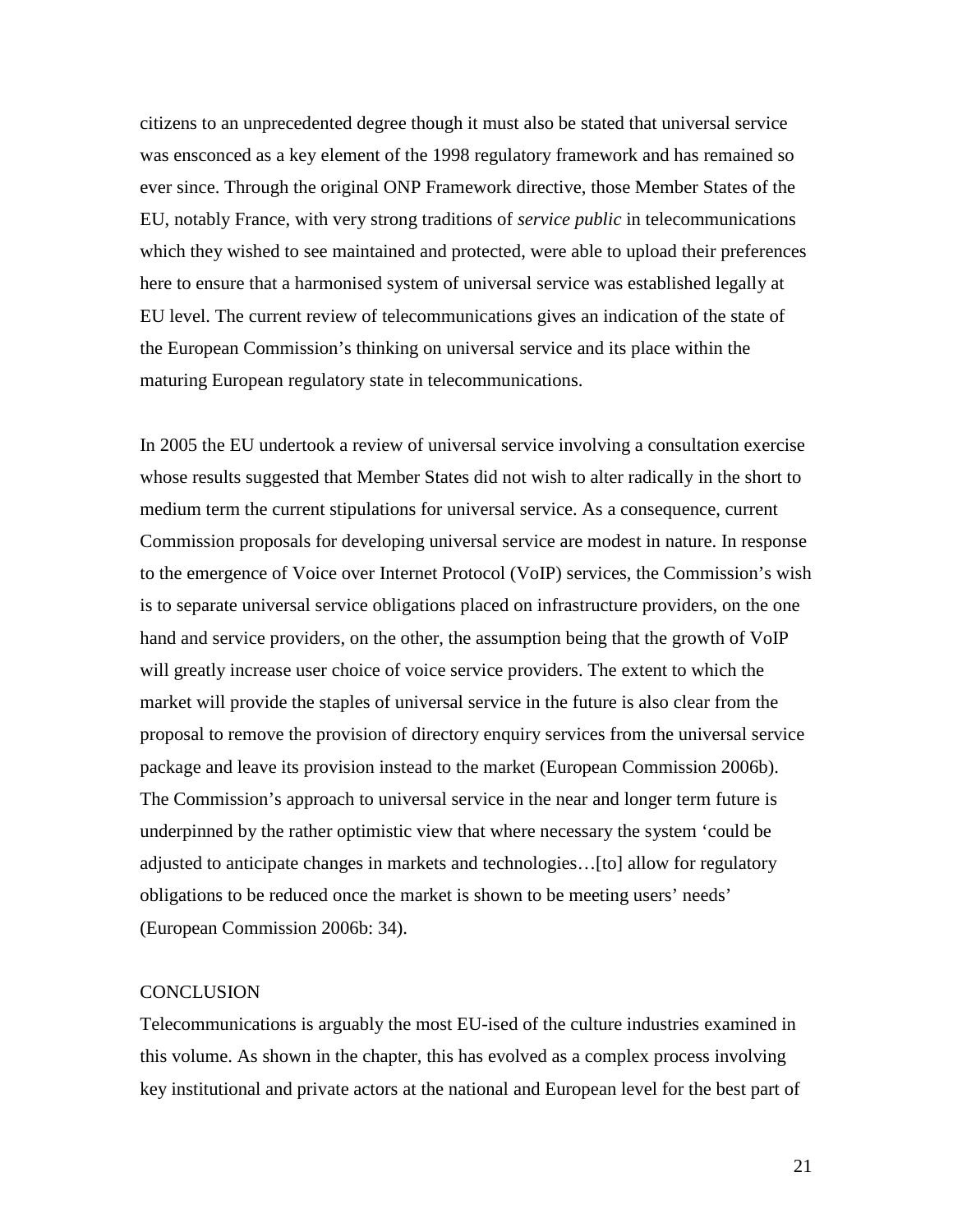a quarter of a century. Underpinning the development of EU telecommunications policy has been the replacement of the traditional core 'totemic' values of state ownership and public interest provision by the new practices of economic liberalisation and market regulation and their associated values. As noted in the chapter, the internationalisation of the governance of the sector to the EU level which has accompanied this fundamental change has proceeded as a steady movement along the scale of liberalisation, reached through the attainment of a series of compromise temporary policy equilibrium points. It is important to point out that, though it has proceeded apace, the maturation of a liberalised telecommunications market through a comprehensive regulatory framework has not yet been completed fully. In fact, the chapter has shown that the creation of the regulatory state in telecommunications (replacing the historic corporate state) was only the beginning – the evolving experiment of the regulatory state in action in telecommunications is still unfolding as illustrated by current ongoing negotiations among EU Member States and the European Commission to modify further the ECRF.

How significant, then, has the EU been in this increasingly important part of the information and communications domain? There is little doubt that a re-ordered governance of the sector along the lines of the neo-liberal model in Europe's political territories would have occurred without the existence of the EU: the powerful opportunities as well as threats associated with economic globalisation (see Weiss 1998, 2003), would have ensured this. However, the EU has provided a vital means for its Member States of negotiating the complexities of globalisation (see Wallace 2000), in this case the internationalisation of the telecommunications sector. It has allowed them to upload their policy preferences at key junctures - and has provided a relatively familiar and secure environment within which to mark out and refine a single telecommunications market space in Europe, something recognised more widely as a classic set of policy responses to Europeanisation (see Borzel 2002). The EU has been utilised to play an important role in synchronising the liberalisation of telecommunications to the different speeds of reform found across the EU. As in all situations of EU-isation, compromise outcomes have characterised the various equilibrium points reached in the development of EU telecommunications policy and it would also be realistic to assert that the point of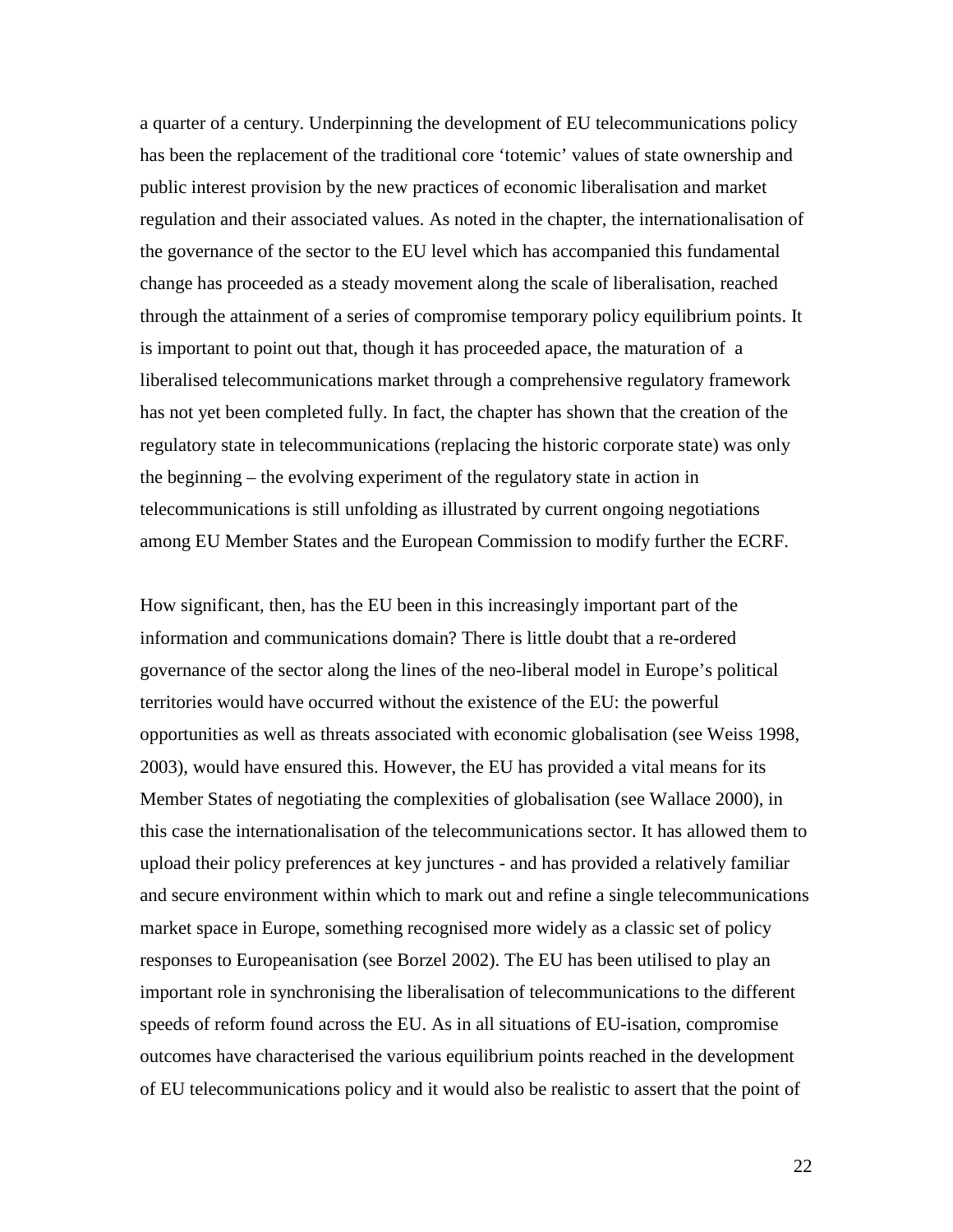policy lock-in in telecommunications for Member States has been reached some time ago, probably by 1994, with agreements by then made to liberalise comprehensively all telecommunications infrastructures and services.

However, the development of EU telecommunications policy has not been driven completely by the intergovernmental exchanges and compromises of the EU's member countries. Any decision to use the EU institutional context to the extent exhibited by Member States in telecommunications bears a 'cost' in terms of the ceding partially of governance authority. This is has been most clearly illustrated by the prominent role played in an administrative and political capacity by the European Commission which has developed into one of the most skilful political actors on the European telecommunications policy landscape. It is also evident in the growth of a clutch of regulatory committees at EU level to deal with the many complex matters that arise from the decision to create competition across Europe in a former utility sector. The resulting pattern is a complex regulatory web (Radaelli 2004) of transnational network (Eberlein and Grande 2005) governance in which a plethora of public and private actors play a part in the evolution of the sector. Here NRAs working domestically and at the EU level interact with the European Commission as the core regulatory relationship in the sector. This has required the creation of an accommodative relationship between regulatory peers from different markets with different degrees of maturity as well as with the European Commission with its specifically European overview agenda. The robustness and continual development of telecommunications policy is testament to the realisation by Member States of the importance of the EU context as well as the various roles – policy entrepreneur, facilitator, monitor and administrator - astutely played by EU institutional actors - most significantly the Commission - across its history. These key binding elements are likely to remain undiminished for the foreseeable future.

#### REFERENCES

Bartle, I. (2001) 'Is the European Union an "agenda setter's paradise"? The case of a possible European regulatory authority for telecommunications', *Current Politics and Economics of Europe*, 10 (4): 439–59.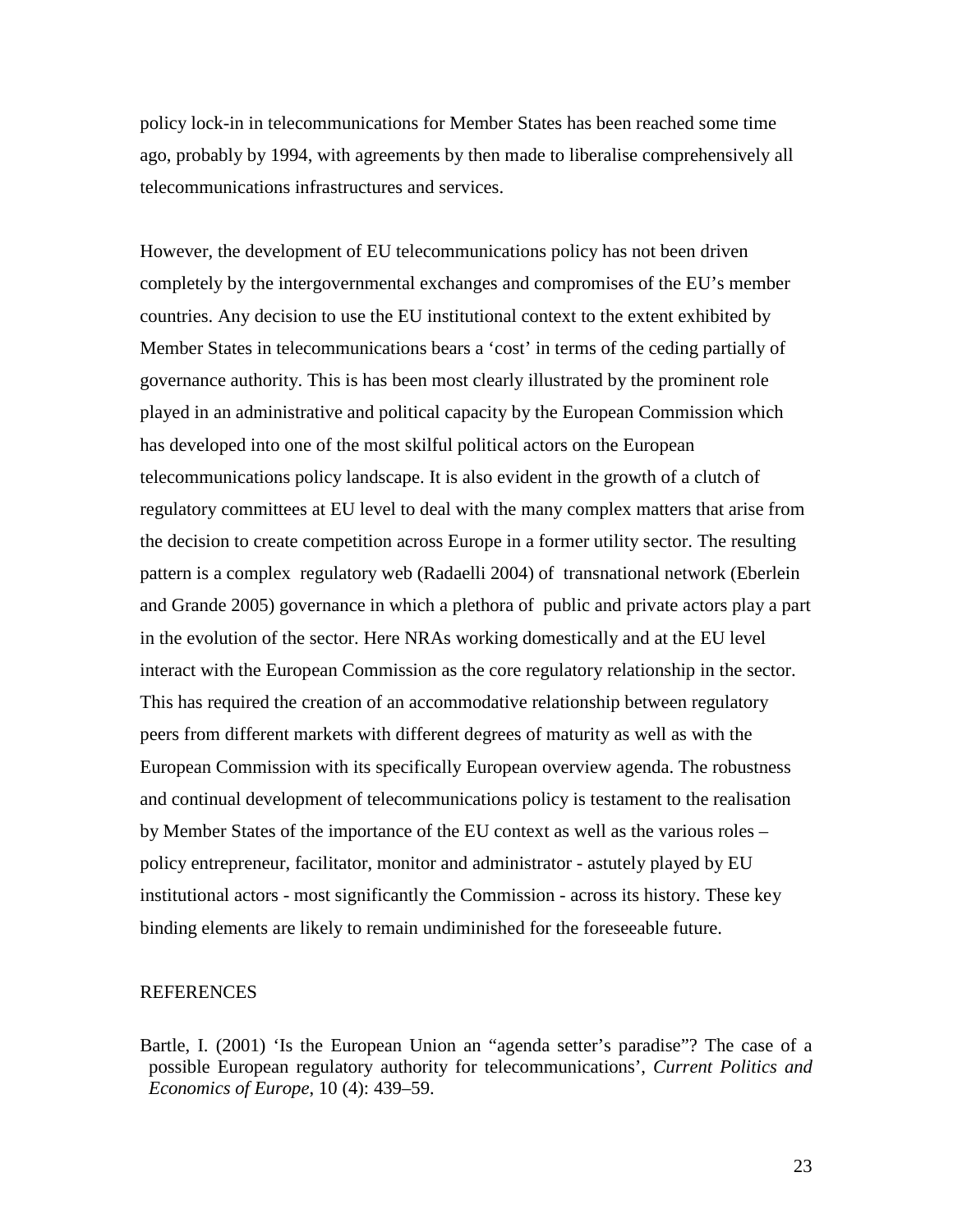Bartle, I., Müller M., Sturm R., and Wilks S. (2002) *The Regulatory State: Britain and Germany Compared*, London: Anglo-German Foundation for Industrial Society.

Börzel, T. A. (2002) 'Pace-setting, foot-dragging, and fence-sitting: member state responses to Europeanization', *Journal of Common Market Studies*, 40 (2): 193–214.

Dyson, K. and Humphreys P. (eds) (1986) *The Politics of the Communications Revolution in Western Europe* (London: Frank Cass).

- Eberlein, B. and E. Grande (2005) 'Beyond Delegation: Transnational Regulatory Regimes and the EU Regulatory State' *Journal of European Public Policy*, 12(1), February 2005, 89-112.
- European Commission (1994) *Europe and the Global Information Society; Recommendations to the EC*, Brussels: European Commission. (The 'Bangemann Report').
- European Commission (1997) *Green Paper on the Convergence of the Telecommunications, Media and Information Technology Sectors, and the Implications for Regulation. Towards an Information Society Approach*, Brussels, Com(97)623, 3.12.97
- European Commission (1999) *Towards a New Framework for Electronic Communications Infrastructure and Associated Services. The 1999 Communications Review*, Brussels: Com (1999) 539.
- European Commission (2002) *Commission Guidelines on Market Analysis and the Assessment of Significant Market Power under the Community Regulatory Framework for Electronic Communications Networks and Services*, Luxembourg: OJ C 165, 11.7.2002, pp. 6–31.
- European Commission (2006a), *Communication from the Commission to the Council, the European Parliament, the European Economic and Social Committee and the Committee of the Regions on the Review of the EU Regulatory Framework for Electronic Communications Networks and Services – Proposed Changes*, Brussels: Com (2006) 334 final.
- European Commission (2003a) *Commission Recommendation of 11 February 2003 on relevant product and service markets within the electronic communications sector susceptible to ex ante regulation in accordance with Directive 2002/21/EC of the European Parliament and of the Council on a common regulatory framework for electronic communication networks and services*, OJ L 114, 8.5.2003, pp. 45–49.

European Commission (2003b) *Commission Recommendation of 23 July 2003 on notifications, time limits and consultations provided for in Article 7 of Directive*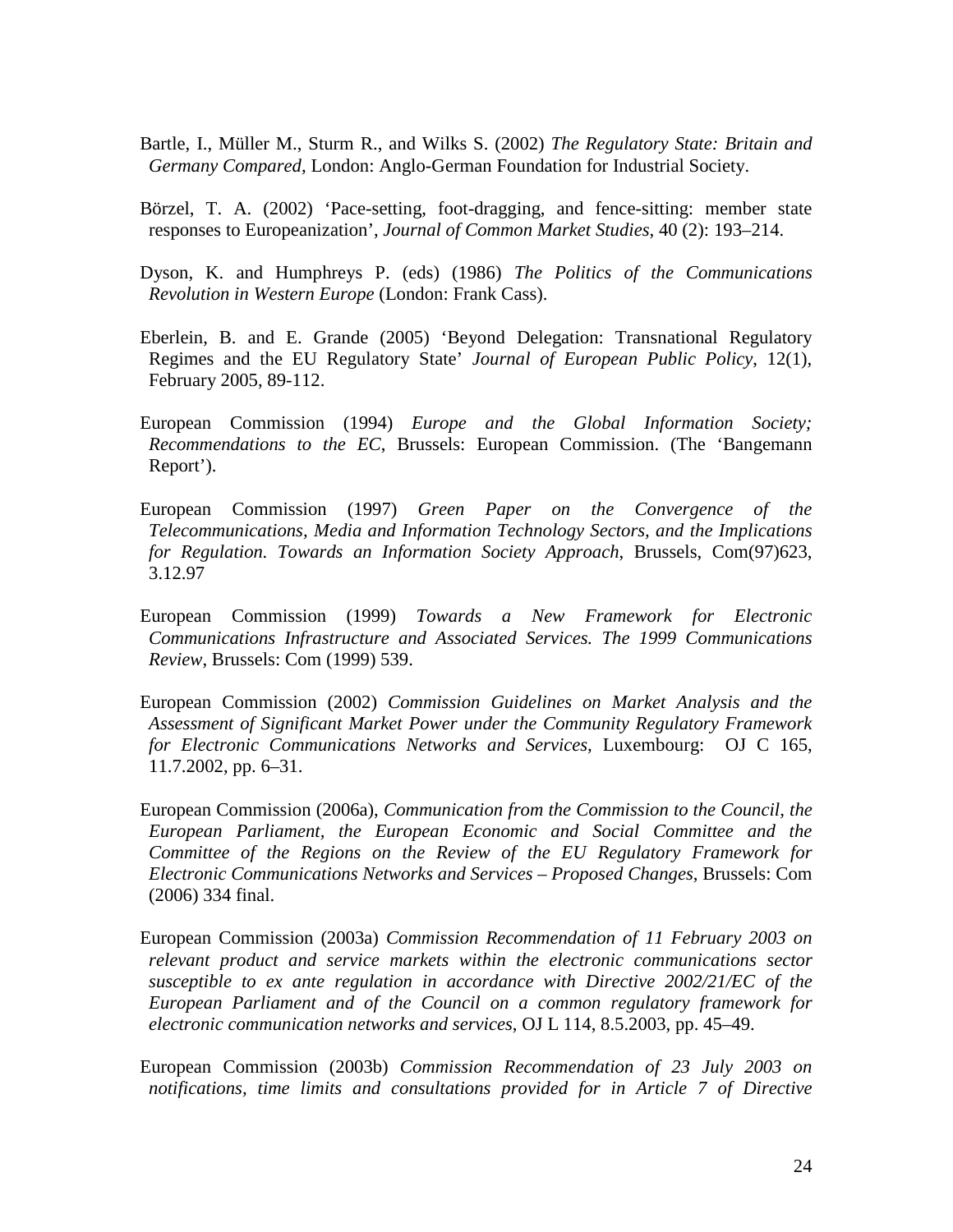*2002/21/EC of the European Parliament and of the Council on a common regulatory framework for electronic communications networks and services*, OJ L 190, 30.7.2003, pp. 13–18.

European Parliament and Council (2000) *Regulation (EC) No 2887/2000 of the European Parliament and of the Council of 18 December 2000 on Unbundled Access to the Local Loop*, Official Journal of the European Communities, 30.12.2000, L 336/4–8.

- European Parliament and Council (2002) *Directive of the European Parliament and Council on a Common Regulatory Framework for Electronic Communications Networks and Services (Framework Directive)*. Brussels: 4 February, PE-CONS 3672/01.
- European Parliament and Council (2002) *Directive of the European Parliament and of the Council on Universal Service and User's Rights relating to Electronic Communication Networks and Services (Universal Services Directive)*. Brussels, 4 February, PE-CONS 3673/01.
- European Parliament and Council (2002) *Directive 2002/19/EC of the European Parliament and of the Council of 7th March 2002 on Access to and Interconnection of, Electronic Communications Networks and Associated Facilities (Access Directive)*, Brussels, OJL 108/7-20, April 24.
- Hall, P. A. and Soskice D. (eds.) (2001) *Varieties of Capitalism: the Institutional Foundations of Comparative Advantage*, Oxford: Oxford University Press.
- Héritier, A. (1999) *Policy-Making and Diversity in Europe: Escape from Deadlock*, Cambridge: Cambridge University Press.
- Hulsink, W. (1999) *Privatization and Liberalization in European Telecommunications: Comparing Britain, the Netherlands and France*, London and New York: Routledge.
- Humphreys, P. and Simpson, S. (2005) *Globalisation, Convergence and European Telecommunications Regulation*, Cheltenham, UK and Brookfield, USA: Edward Elgar.
- Humphreys, P. and Simpson, S. (1996) 'European telecommunications and globalization', in P. Gummett (ed.), *Globalization and Public Policy*, Cheltenham, UK and Brookfield, USA: Edward Elgar, pp. 105–124.
- Kohler-Koch, B. (1999) 'The Evolution and Transformation of European Governance', in B. Kohler-Koch and R. Eising (eds), *The Transformation of governance in the European Union*, London: Routledge, pp. 14-35.
- Levy, D. (1997) 'Regulating digital broadcasting in Europe: the limits to policy convergence', *West European Politics*, 20 (4): 24–42.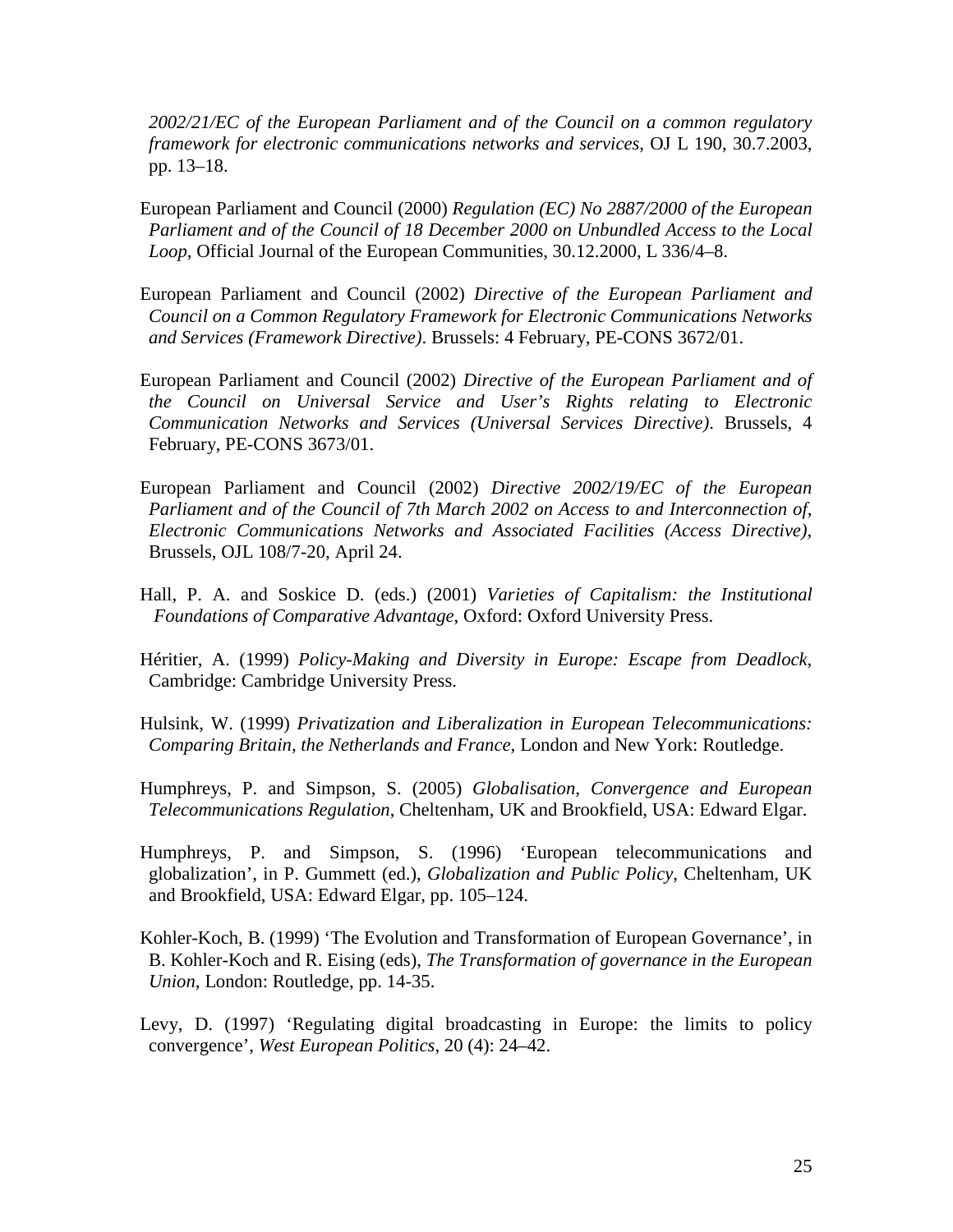- Levy, D. (1999) *Europe's Digital Revolution: Broadcasting Regulation, the EU and the Nation State*, London and New York: Routledge.
- Majone, G. (1994) 'The rise of the regulatory state in Europe', *West European Politics*, 17 (3): 77–101.
- Majone, G. (1996) *Regulating Europe*, London and New York: Routledge.
- Majone, G. (1997) 'From the positive to the regulatory state: causes and consequences of changes in the mode of governance', *Journal of Public Policy*, 17 (2): 139-67.
- Majone, G. (2000) 'The credibility crisis of the community regulation', *Journal of Common Market Studies,* 38 (2): 272-302.
- Michalis, M. (2004) 'Institutional arrangements of regional regulatory regimes: telecommunications regulation in Europe and limits to policy convergence', in E. Bohlin, S. L. Levin, N. Sung and C-H Yoon (eds.), *Global Economy and Digital Society*, Amsterdam: Elsevier, pp. 285–300.
- Mueller, M. (2004) 'Convergence: a reality check', in D. Luff and D. Geradin (eds.), *The WTO and Global Convergence in Telecommunications and Audiovisual Services*, Cambridge: Cambridge University Press, pp. 311-22.
- Radaelli, C. (2004) 'The Puzzle of Regulatory Competition', *Journal of Public Policy*, 24(1), 1-23.
- Sandholtz, W. (1993) 'Institutions and collective action. The new telecommunications in western Europe', *World Politics*, 45 (2): 242-70.
- Sandholtz, W. (1998) 'The emergence of a supranational telecommunications regime', in W. Sandholtz and A. Stone Sweet (eds.), *European Integration and Supranational Governance*, Oxford: Oxford University Press, pp.134-63.
- Schmidt, V. A. (2002) *The Futures of European Capitalism*, Oxford: Oxford University Press.
- Schneider, V., Dang-Nguyen, G., and Werle, R. (1994) 'Corporate actor networks in European policy-making: harmonizing telecommunications policy', *Journal of Common Market Studies*, 32 (4): 473-98.
- Seidman, H. and Gilmour, R. (1986) *Politics, Position and Power. From the Positive to the Regulatory State*, Oxford: Oxford University Press.

Simpson, S (2000) 'Intra-institutional Rivalry and Policy Entrepreneurship in the European Union: the Politics of Information and Communications Technology Convergence', *New Media and Society*, Vol. 2(4): 445-466.